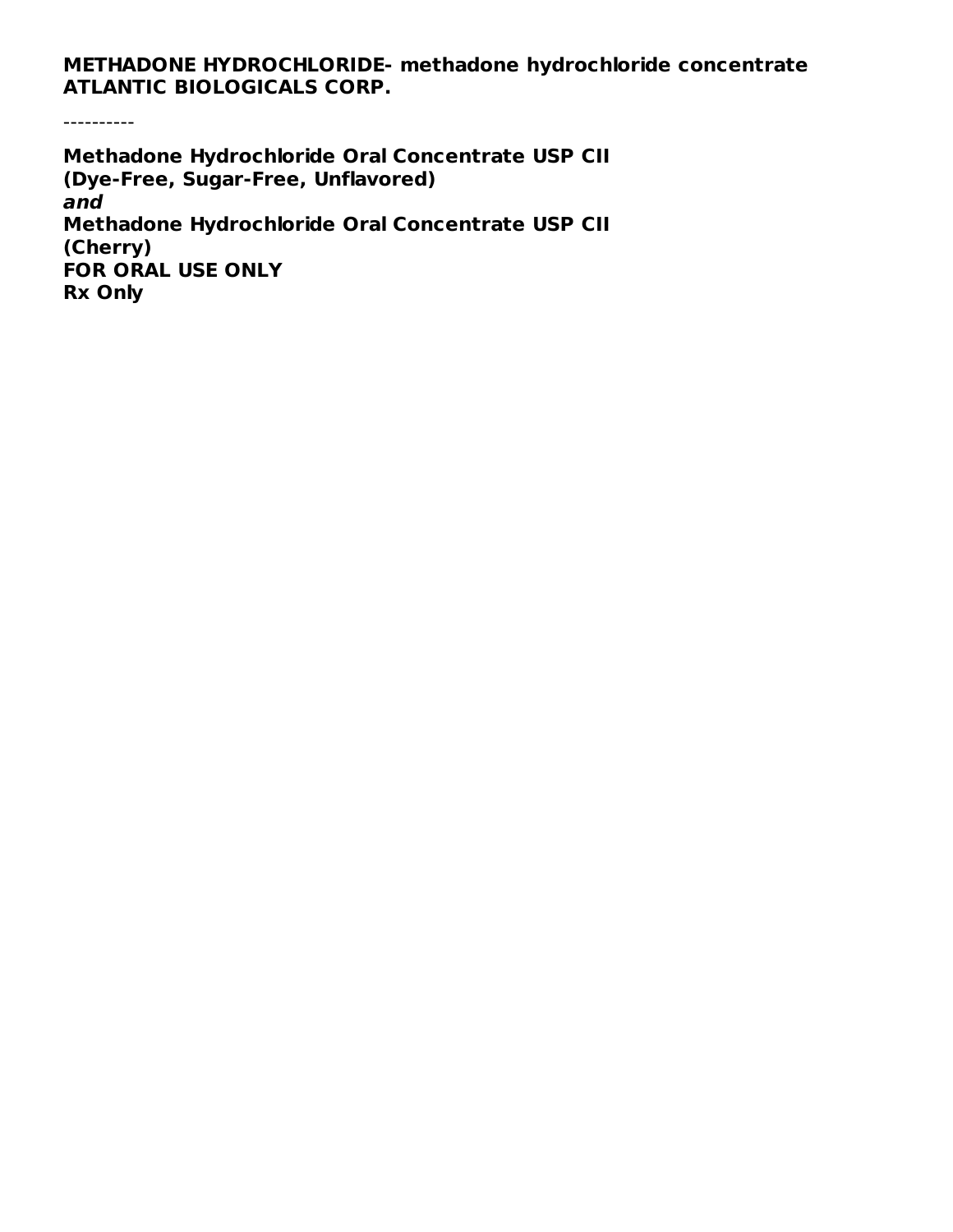#### **WARNING: LIFE-THREATENING RESPIRATORY DEPRESSION, LIFE-THREATENING QT PROLONGATION, ACCIDENTAL INGESTION, ABUSE POTENTIAL INTERACTIONS WITH DRUGS AFFECTING CYTOCHROME P450 ISOENZYMES and TREATMENT FOR OPIOID ADDICTION**

#### Life-threatening Respiratory Depression

Respiratory depression, including fatal cases, have been reported during initiation and conversion of patients to methadone, and even when the drug has been used as recommended and not misused or abused (see WARNINGS). Proper dosing and titration are essential and methadone should only be prescribed by healthcare professionals who are knowledgeable in the use of methadone for detoxification and maintenance treatment of opioid addiction. Monitor for respiratory depression, especially during initiation of methadone or following a dose increase. The peak respiratory depressant effect of methadone occurs later, and persists longer than the peak pharmacologic effect, especially during the initial dosing period (see WARNINGS).

#### Risks From Concomitant Use With Benzodiazepines or Other CNS Depressants

Concomitant use with benzodiazepines or other central nervous system (CNS) depressants, including alcohol, is a risk factor for respiratory depression and death (see WARNINGS and PRECAUTIONS).

**• Reserve concomitant prescribing of benzodiazepines or other CNS depressants in patients in methadone treatment to those for whom alternatives to benzodiazepines or other CNS depressants are inable and** *stage as dependents* **for** signs and symptoms of respiratory depression **and sedation. If the patient is visibly sedated, evaluate the cause of sedation and consider delaying or omitting daily methadone dosing.**

#### Life-Threatening QT Prolongation

QT interval prolongation and serious arrhythmia (torsades de pointes) have occurred during treatment with methadone (see WARNINGS). Most cases involve patients being treated for pain with large, multiple daily doses of methadone, although cases have been reported in patients receiving doses commonly used for maintenance treatment of opioid addiction.

Closely monitor patients with risk factors for development of prolonged QT interval, a history of cardiac conduction abnormalities, and those taking medications affecting cardiac conduction for changes in cardiac rhythm during initiation and titration of methadone (see WARNINGS).

#### Accidental Ingestion

Accidental ingestion of methadone, especially by children, can result in fatal overdose of methadone (see WARNINGS).

#### Misuse, Abuse, and Diversion of Opioids

Methadone Hydrochloride Oral Concentrate contains methadone, an opioid agonist and Schedule II controlled substance with an abuse liability similar to other opioid agonists, legal or illicit (see WARNINGS).

#### Interactions with Drugs Affecting Cytochrome P450 Isoenzymes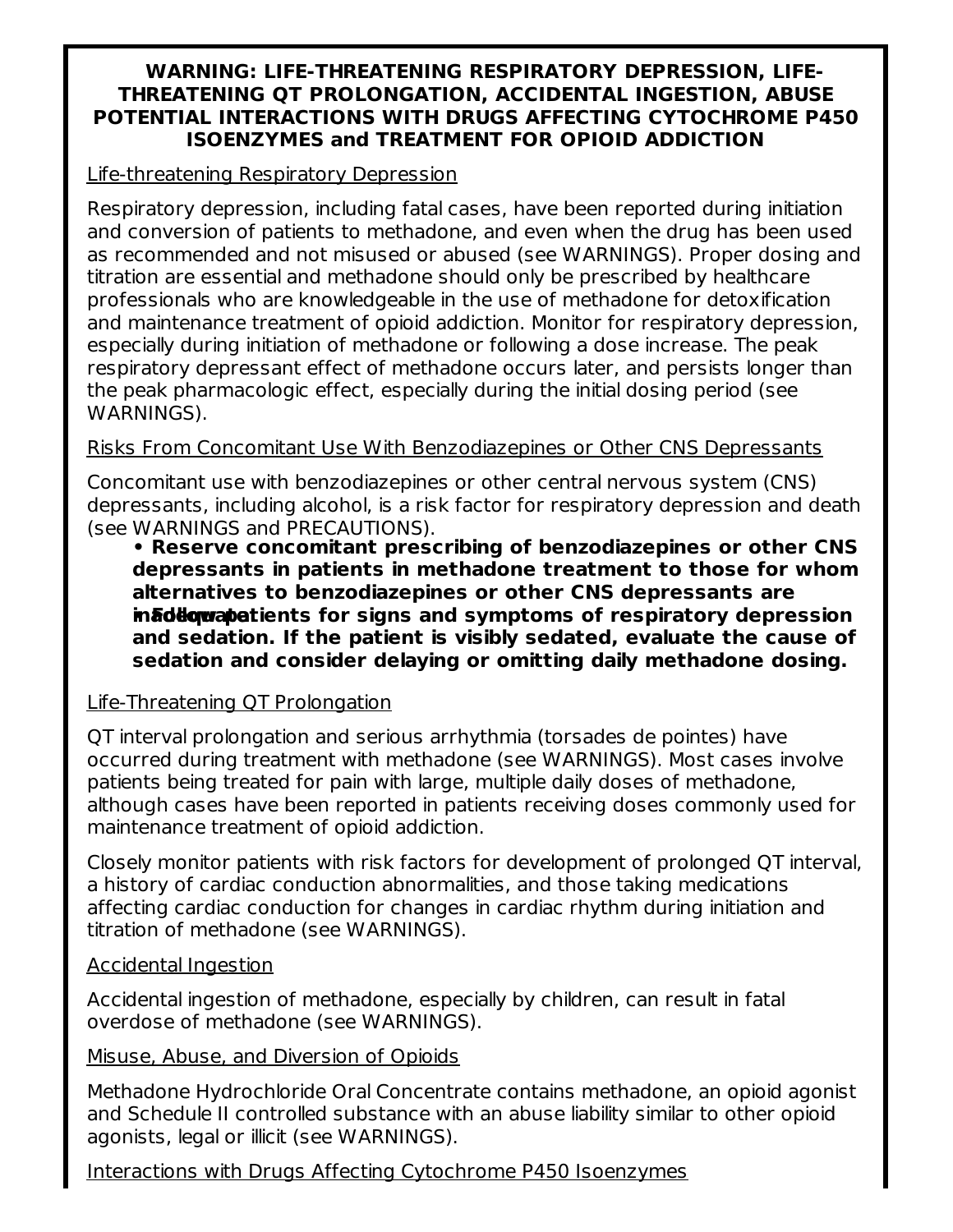The concomitant use of methadone with all cytochrome P450 3A4, 2B6, 2C19, 2C9 or 2D6 inhibitors may result in an increase in methadone plasma concentrations, which could cause potentially fatal respiratory depression. In addition, discontinuation of concomitantly used cytochrome P450 3A4 2B6, 2C19, or 2C9 inducers may also result in an increase in methadone plasma concentration. Follow patients closely for respiratory depression and sedation, and consider dosage reduction with any changes of concomitant medications that can result in an increase in methadone levels (see WARNINGS and PRECAUTIONS, Drug Interactions).

Conditions for Distribution and Use of Methadone Products for the Treatment of Opioid Addiction

**For detoxification and maintenance of opioid dependence, methadone should be administered in accordance with the treatment standards cited in 42 CFR Section 8, including limitations on unsupervised administration (see INDICATIONS AND USAGE).**

#### **DESCRIPTION**

Each mL for oral administration contains 10 mg methadone hydrochloride USP. Methadone hydrochloride is chemically described as 6-(dimethylamino)-4,4-diphenyl-3 hepatanone hydrochloride. Methadone hydrochloride USP is a white powder that is water soluble. Its molecular formula is  $\mathsf{C}_{21}\mathsf{H}_{27}\mathsf{NO}\bullet\mathsf{HC}$ l and it has a molecular weight of 345.91. Methadone hydrochloride has a melting point of 235°C, and a pKa of 8.25 in water at 20°C. Its octanol/water partition coefficient at pH 7.4 is 117. A solution (1:100) in water has a pH between 4.5 and 6.5.

It has the following structural formula:



Each mL of the unflavored liquid concentrate, for oral administration, contains 10 mg of methadone hydrochloride USP. The inactive ingredients are: citric acid, sodium benzoate and water.

Each mL of the cherry flavored liquid concentrate, for oral administration, contains 10 mg of methadone hydrochloride USP. The inactive ingredients are: citric acid, cherry pistachio flavor, D&C Red #33, FD&C Red #40, glycerin, propylene glycol, saccharin sodium, sodium benzoate, sorbitol solution, sucrose and water.

#### **CLINICAL PHARMACOLOGY**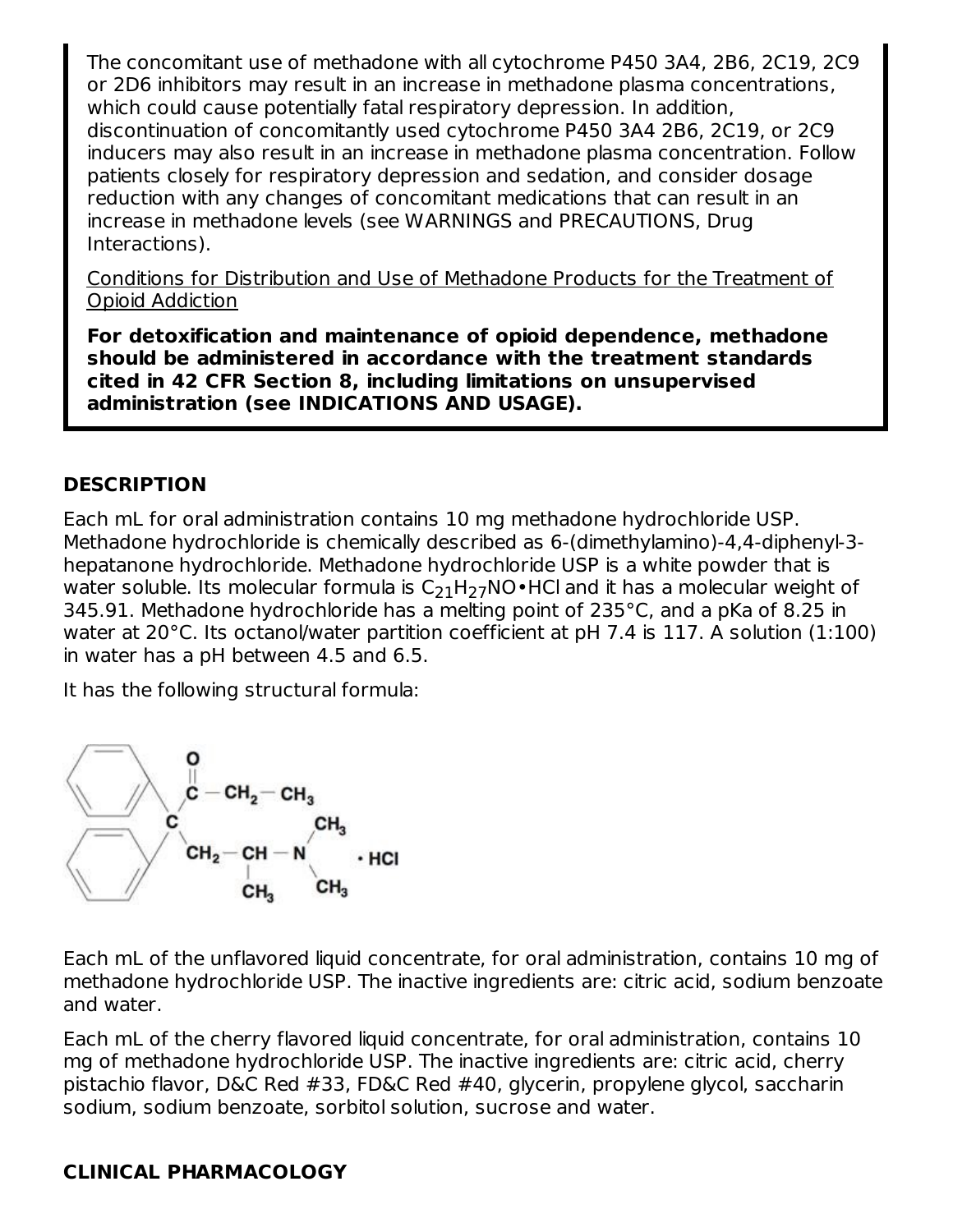#### **Mechanism of Action**

Methadone hydrochloride is a mu-agonist; a synthetic opioid analgesic with multiple actions qualitatively similar to those of morphine, the most prominent of which involves the central nervous system and organs composed of smooth muscle. The principal therapeutic uses for methadone are analgesia and detoxification or maintenance treatment in opioid addiction. The methadone abstinence syndrome, although qualitatively similar to that of morphine, differs in that the onset is slower, the course is more prolonged, and the symptoms are less severe.

Some data also indicate that methadone acts as an antagonist at the N-methyl-Daspartate (NMDA) receptor. The contribution of NMDA receptor antagonism to methadone's efficacy is unknown.

#### **Pharmacodynamics**

#### Effects on the Central Nervous System

Methadone produces respiratory depression by direct action on brain stem respiratory centers. The respiratory depression involves a reduction in the responsiveness of the brain stem respiratory centers to both increases in carbon dioxide tension and electrical stimulation.

Methadone causes miosis, even in total darkness. Pinpoint pupils are a sign of opioid overdose but are not pathognomonic (e.g., pontine lesions of hemorrhagic or ischemic origins may produce similar findings). Marked mydriasis rather than miosis may be seen due to hypoxia in overdose situations.

Some NMDA receptor antagonists have been shown to produce neurotoxic effects in animals.

#### Effects on the Gastrointestinal Tract and Other Smooth Muscle

Methadone causes a reduction in motility associated with an increase in smooth muscle tone in the antrum of the stomach and duodenum. Digestion of food in the small intestine is delayed and propulsive contractions are decreased. Propulsive peristaltic waves in the colon are decreased, while tone is increased to the point of spasm, resulting in constipation. Other opioid-induced effects may include a reduction in biliary and pancreatic secretions, spasm of sphincter of Oddi, and transient elevations in serum amylase.

#### Effects on the Cardiovascular System

Methadone produces peripheral vasodilation, which may result in orthostatic hypotension or syncope. Manifestations of histamine release and/or peripheral vasodilation may include pruritus, flushing, red eyes, sweating, and/or orthostatic hypotension.

#### Effects on the Endocrine System

Opioids inhibit the secretion of adrenocorticotropic hormone (ACTH), cortisol, and luteinizing hormone (LH) in humans. They also stimulate prolactin, growth hormone (GH) secretion, and pancreatic secretion of insulin and glucagon.

Chronic use of opioids may influence the hypothalamic-pituitary-gonadal axis, leading to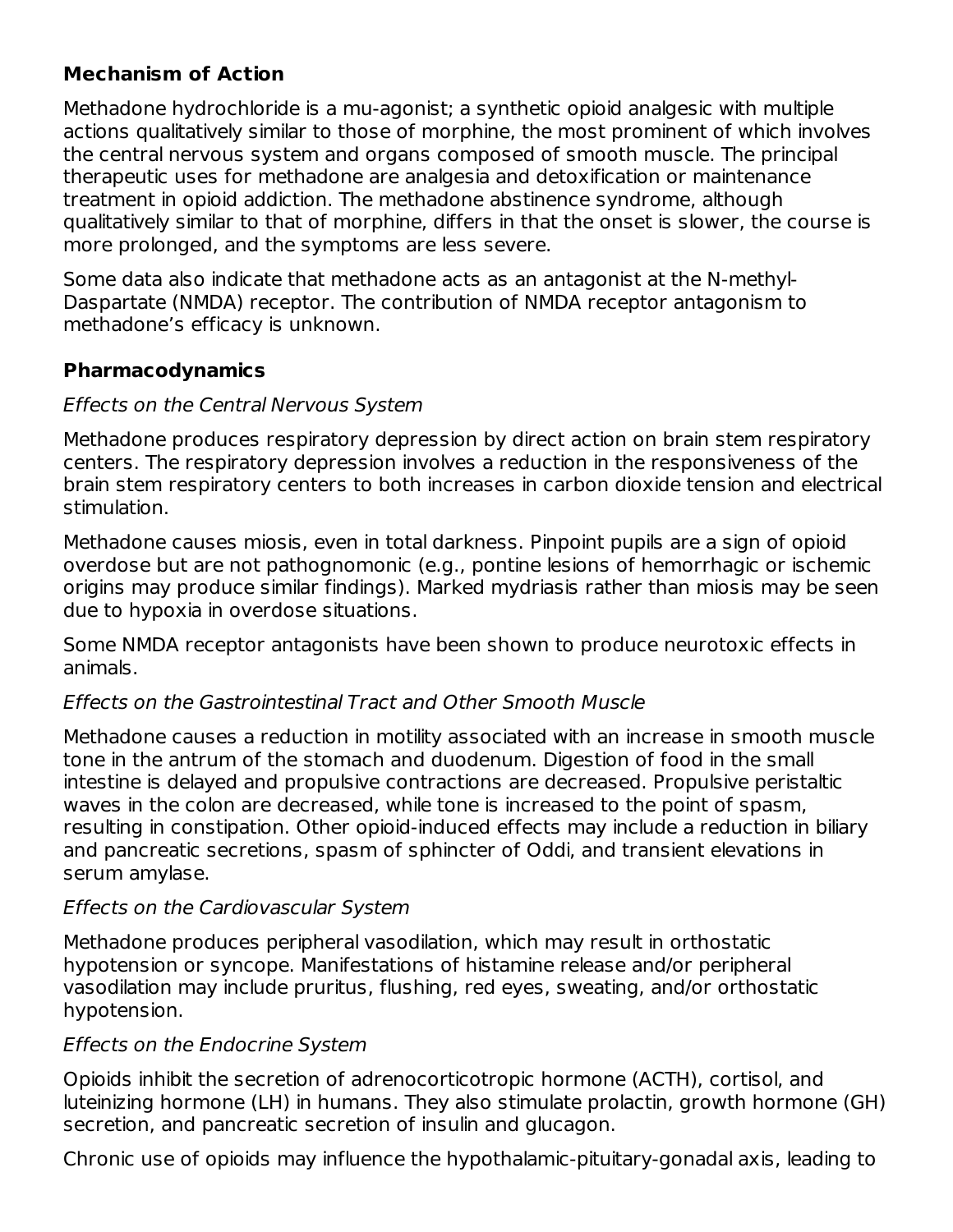androgen deficiency that may manifest as low libido, impotence, erectile dysfunction, amenorrhea, or infertility. The causal role of opioids in the clinical syndrome of hypogonadism is unknown because the various medical, physical, lifestyle, and psychological stressors that may influence gonadal hormone levels have not been adequately controlled for in studies conducted to date.

#### Effects on the Immune System

Opioids have been shown to have a variety of effects on components of the immune system in in vitro and animal models. The clinical significance of these findings is unknown. Overall, the effects of opioids appear to be modestly immunosuppressive.

#### Concentration–Adverse Reaction Relationships

There is a relationship between increasing methadone plasma concentration and increasing frequency of dose-related opioid adverse reactions such as nausea, vomiting, CNS effects, and respiratory depression. In opioid-tolerant patients, the situation may be altered by the development of tolerance to opioid-related adverse reactions.

#### **Pharmacokinetics**

#### Absorption

Following oral administration the bioavailability of methadone ranges between 36 to 100% and peak plasma concentrations are achieved between 1 and 7.5 hours. Dose proportionality of methadone pharmacokinetics is not known. However, after administration of daily oral doses ranging from 10 to 225 mg, the steady-state plasma concentrations ranged between 65 to 630 ng/mL and the peak concentrations ranged between 124 to 1255 ng/mL. Effect of food on the bioavailability of methadone has not been evaluated.

#### **Distribution**

Methadone is a lipophilic drug and the steady-state volume of distribution ranges between 1.0 to 8.0 L/kg. In plasma, methadone is predominantly bound to  $\alpha_1$ -acid glycoprotein (85% to 90%). Methadone is secreted in saliva, breast milk, amniotic fluid and umbilical cord plasma.

#### Metabolism

Methadone is primarily metabolized by N-demethylation to an inactive metabolite, 2 ethylidene-1, 5-dimethyl-3,3-diphenylpyrrolidene (EDDP). Cytochrome P450 enzymes, primarily CYP3A4, CYP2B6, CYP2C19, CYP2C9 and CYP2D6, are responsible for conversion of methadone to EDDP and other inactive metabolites, which are excreted mainly in the urine.

#### Excretion

The elimination of methadone is mediated by extensive biotransformation, followed by renal and fecal excretion. Published reports indicate that after multiple dose administration the apparent plasma clearance of methadone ranged between 1.4 and 126 L/h, and the terminal half-life (T $_{\rm 1/2}$ ) was highly variable and ranged between 8 and 59 hours in different studies. Since methadone is lipophilic, it has been known to persist in the liver and other tissues. The slow release from the liver and other tissues may prolong the duration of methadone action despite low plasma concentrations.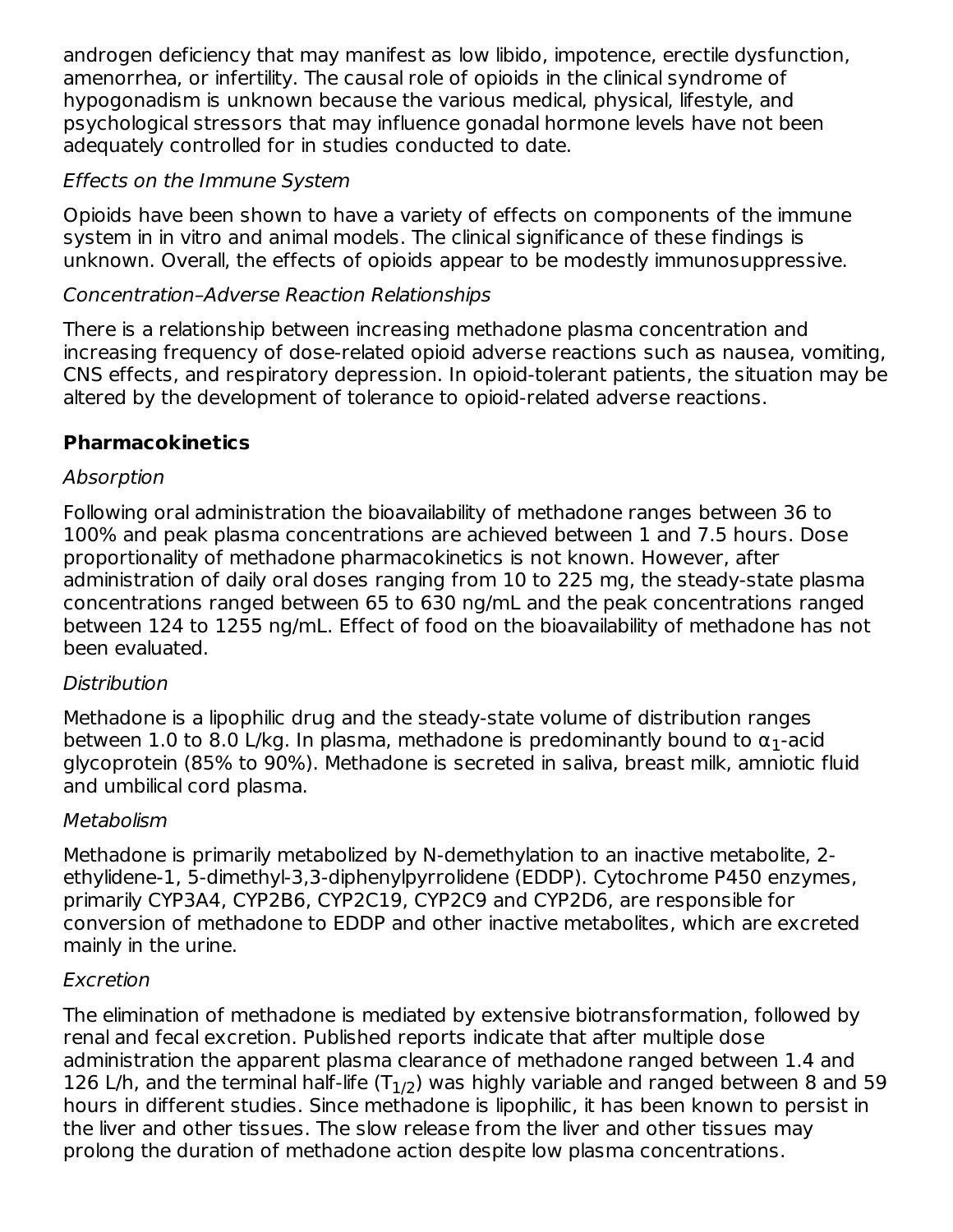#### Specific Populations

Use During Pregnancy: The disposition of oral methadone has been studied in approximately 30 pregnant patients in the second and third trimesters. Elimination of methadone was significantly changed in pregnancy. Total body clearance of methadone was increased in pregnant patients compared to the same patients postpartum or to non-pregnant opioid-dependent women. The terminal half-life of methadone is decreased during second and third trimesters. The decrease in plasma half-life and increased clearance of methadone resulting in lower methadone trough levels during pregnancy can lead to withdrawal symptoms in some pregnant patients. The dosage may need to be increased or the dosing interval decreased in pregnant patients receiving methadone (see PRECAUTIONS, Pregnancy, Labor and Delivery, and DOSAGE AND ADMINISTRATION).

Hepatic Impairment: Methadone has not been extensively evaluated in patients with hepatic insufficiency. Methadone is metabolized by hepatic pathways, therefore patients with liver impairment may be at risk of accumulating methadone after multiple dosing.

Renal Impairment: Methadone pharmacokinetics have not been extensively evaluated in patients with renal insufficiency. Unmetabolized methadone and its metabolites are excreted in urine to a variable degree. Methadone is a basic (pKa=9.2) compound and the pH of the urinary tract can alter its disposition in plasma. Urine acidification has been shown to increase renal elimination of methadone. Forced diuresis, peritoneal dialysis, hemodialysis, or charcoal hemoperfusion have not been established as beneficial for increasing the elimination of methadone or its metabolites.

Sex: The pharmacokinetics of methadone have not been evaluated for sex specificity.

Race: The pharmacokinetics of methadone have not been evaluated for race specificity.

Age: Geriatric Population: The pharmacokinetics of methadone have not been evaluated in the geriatric population.

Pediatric Population: The pharmacokinetics of methadone have not been evaluated in the pediatric population.

#### **Drug Interaction Studies**

#### Cytochrome P450 Interactions

Methadone undergoes hepatic N-demethylation by cytochrome P450 isoforms, principally CYP3A4, CYP2B6, CYP2C19, CYP2C9 and CYP2D6. Co-administration of methadone with inducers of these enzymes may result in more rapid methadone metabolism, and potentially, decreased effects of methadone. Conversely, administration with CYP inhibitors may reduce metabolism and potentiate methadone's effects. Pharmacokinetics of methadone may be unpredictable when co-administered with drugs that are known to both induce and inhibit CYP enzymes. Although antiretroviral drugs such as efavirenz, nelfinavir, nevirapine, ritonavir, lopinavir+ritonavir combination are known to inhibit some CYPs, they are shown to reduce the plasma levels of methadone, possibly due to their CYP induction activity.

#### Cytochrome P450 Inducers

The following drug interactions were reported following co-administration of methadone with inducers of cytochrome P450 enzymes: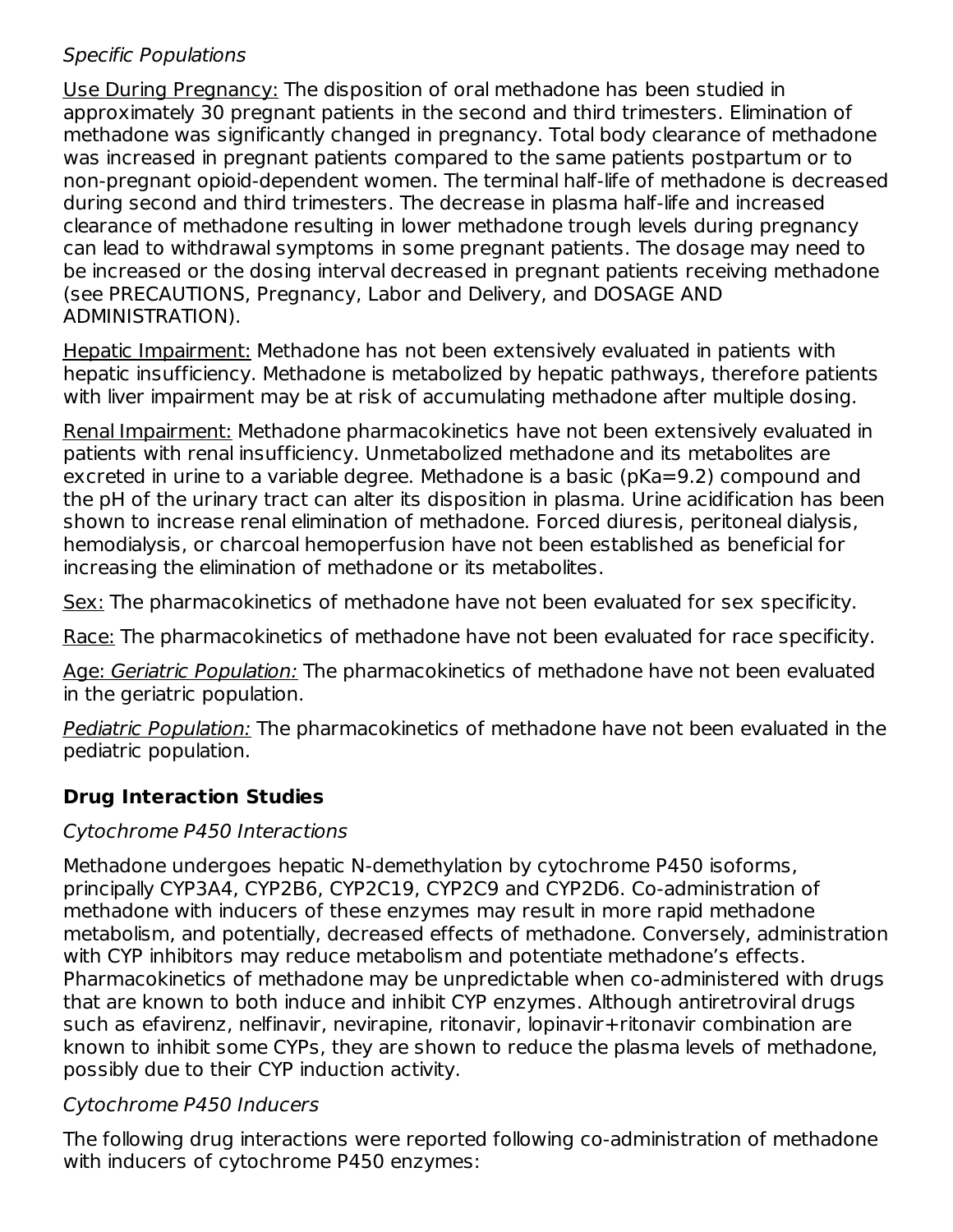Rifampin: In patients well-stabilized on methadone, concomitant administration of rifampin resulted in a marked reduction in serum methadone levels and a concurrent appearance of withdrawal symptoms.

Phenytoin: In a pharmacokinetic study with patients on methadone maintenance therapy, phenytoin administration (250 mg twice daily initially for 1 day followed by 300 mg daily for 3 to 4 days) resulted in an approximately 50% reduction in methadone exposure and withdrawal symptoms occurred concurrently. Upon discontinuation of phenytoin, the incidence of withdrawal symptoms decreased and methadone exposure increased to a level comparable to that prior to phenytoin administration.

St. John's Wort, Phenobarbital, Carbamazepine: Administration of methadone with other CYP3A4 inducers may result in withdrawal symptoms

#### Cytochrome P450 Inhibitors

Voriconazole: Voriconazole can inhibit the activity of CYP3A4, CYP2C9 and CYP2C19. Repeat dose administration of oral voriconazole (400 mg Q12h for 1 day, then 200 mg Q12h for 4 days) increased the C $_{\sf max}$  and AUC of (R)-methadone by 31% and 47%, respectively, in subjects receiving a methadone maintenance dose (30 to 100 mg QD). The C $_{\sf max}$  and AUC of (S)-methadone increased by 65% and 103%, respectively. Increased plasma concentrations of methadone have been associated with toxicity, including QT prolongation. Frequent monitoring for adverse events and toxicity related to methadone is recommended during co-administration. Dose reduction of methadone may be needed.

#### Anti-Retroviral Agents

Although anti-retroviral drugs such as efavirenz, nelfinavir, nevirapine, ritonavir, and lopinavir+ritonavir combination are known to inhibit CYPs, they are shown to reduce the plasma levels of methadone, possibly due to their CYP induction activity.

Abacavir, Amprenavir, Efavirenz, Nelfinavir, Nevirapine, Ritonavir, Lopinavir+Ritonavir Combination: Co-administration of these anti-retroviral agents resulted in increased clearance or decreased plasma levels of methadone.

Didanosine and Stavudine: Experimental evidence demonstrated that methadone decreased the area under the concentration-time curve (AUC) and peak levels for didanosine and stavudine, with a more significant decrease for didanosine. Methadone disposition was not substantially altered.

Zidovudine: Experimental evidence demonstrated that methadone increased the AUC of zidovudine which could result in toxic effects.

#### **INDICATIONS AND USAGE**

- 1. For detoxification treatment of opioid addiction (heroin or other morphine-like drugs).
- 2. For maintenance treatment of opioid addiction (heroin or other morphine-like drugs), in conjunction with appropriate social and medical services.

#### **Limitations of Use**

Methadone products used for the treatment of opioid addiction in detoxification or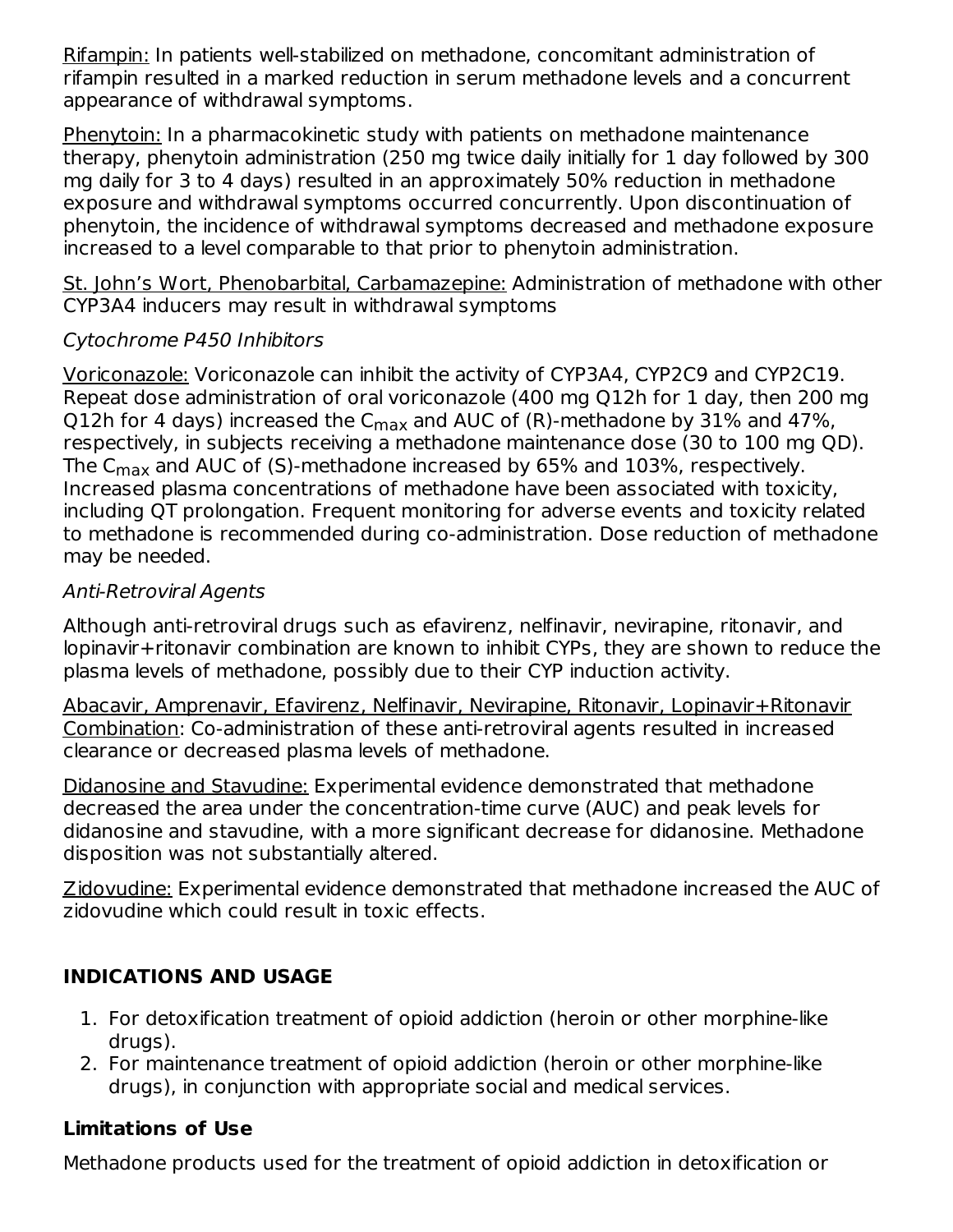maintenance programs are subject to the conditions for distribution and use required under 21 CFR, Title 42, Sec 8 (see DOSAGE AND ADMINISTRATION).

## **CONTRAINDICATIONS**

Methadone is contraindicated in patients with:

- Significant respiratory depression
- Acute or severe bronchial asthma in an unmonitored setting or in the absence of resuscitative equipment
- Known or suspected gastrointestinal obstruction, including paralytic ileus
- Hypersensitivity (e.g. anaphylaxis) to methadone or any other ingredient in methadone

#### **WARNINGS**

Methadone Hydrochloride Oral Concentrate is for oral administration only. The preparation must not be injected. Methadone Hydrochloride Oral Concentrate, if dispensed, should be packaged in child-resistant containers and kept out of reach of children to prevent accidental ingestion.

#### **Life-Threatening Respiratory Depression**

Serious, life-threatening, or fatal respiratory depression has been reported with the use of methadone, even when used as recommended. Respiratory depression, if not immediately recognized and treated, may lead to respiratory arrest and death. Respiratory depression from opioids is manifested by a reduced urge to breathe and a decreased rate of respiration, often associated with a "sighing" pattern of breathing (deep breaths separated by abnormally long pauses). Carbon dioxide (CO<sub>2</sub>) retention from opioid-induced respiratory depression can exacerbate the sedating effects of opioids. Management of respiratory depression may include close observation, supportive measures, and use of opioid antagonists, depending on the patient's clinical status (see OVERDOSAGE).

While serious, life-threatening, or fatal respiratory depression can occur at any time during the use of methadone, the risk is greatest during the initiation of therapy or following a dose increase. The peak respiratory depressant effect of methadone occurs later, and persists longer than the peak pharmacologic effect, especially during the initial dosing period. Monitor patients closely for respiratory depression, when initiating therapy with methadone and following dose increases.

Instruct patients against use by individuals other than the patient for whom methadone was prescribed and to keep methadone out of the reach of children, as such inappropriate use may result in fatal respiratory depression.

To reduce the risk of respiratory depression, proper dosing and titration of methadone are essential (see DOSAGE AND ADMINISTRATION). Overestimating the methadone dosage when initiating treatment can result in fatal overdose with the first dose.

To further reduce the risk of respiratory depression, consider the following: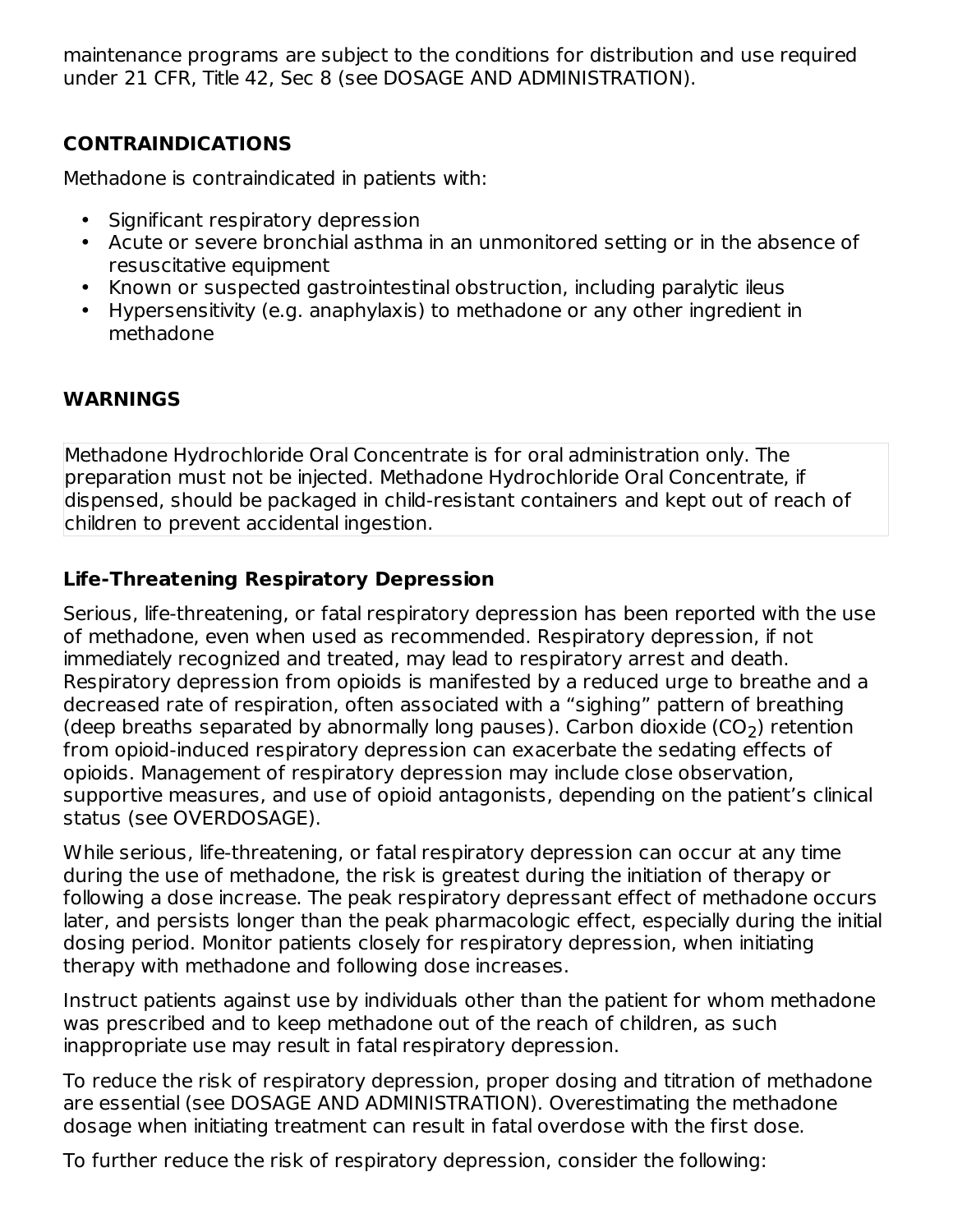- Patients tolerant to other opioids may be incompletely tolerant to methadone. Incomplete cross-tolerance is of particular concern for patients tolerant to other mu-opioid agonists. Deaths have been reported during conversion from chronic, high-dose treatment with other opioid agonists. Follow induction directions closely to avoid inadvertent overdose (see DOSAGE AND ADMINISTRATION).
- Proper dosing and titration are essential and methadone should be overseen only by healthcare professionals who are knowledgeable in the pharmacokinetics and pharmacodynamics of methadone.

#### **Risks from Concomitant Use of Benzodiazepines or Other CNS Depressants with Methadone**

Concomitant use of methadone and benzodiazepines or otherCNS depressants increases the risk of adverse reactions including overdose and death. Medication-assisted treatment of opioid use disorder, however, should not be categorically denied to patients taking these drugs. Prohibiting or creating barriers to treatment can pose an even greater risk of morbidity and mortality due to the opioid use disorder alone.

As a routine part of orientation to methadone treatment, educate patients about the risks of concomitant use of benzodiazepines, sedatives, opioid analgesics, or alcohol.

Develop strategies to manage use of prescribed or illicit benzodiazepines or other CNS depressants at admission to methadone treatment, or if it emerges as a concern during treatment. Adjustments to induction procedures and additional monitoring may be required. There is no evidence to support dose limitations or arbitrary caps of methadone as a strategy to address benzodiazepine use in methadone-treated patients. However, if a patient is sedated at the time of methadone dosing, ensure that a medically-trained healthcare provider evaluates the cause of sedation and delays or omits the methadone dose if appropriate.

Cessation of benzodiazepines or other CNS depressants is preferred in most cases of concomitant use. In some cases monitoring in a higher level of care for taper may be appropriate. In others, gradually tapering a patient off a prescribed benzodiazepine or other CNS depressant or decreasing to the lowest effective dose may be appropriate.

For patients in methadone treatment, benzodiazepines are not the treatment of choice for anxiety or insomnia. Before co-prescribing benzodiazepines, ensure that patients are appropriately diagnosed and consider alternative medications and non-pharmacologic treatments to address anxiety or insomnia. Ensure that other healthcare providers prescribing benzodiazepines or other CNS depressants are aware of the patient's methadone treatment and coordinate care to minimize the risks associated with concomitant use.

In addition, take measures to confirm that patients are taking the medications prescribed and not diverting or supplementing with illicit drugs. Toxicology screening should test for prescribed and illicit benzodiazepines (see PRECAUTIONS, Drug Interactions).

#### **Life-Threatening QT Prolongation**

Cases of QT interval prolongation and serious arrhythmia (torsades de pointes) have been observed during treatment with methadone. These cases appear to be more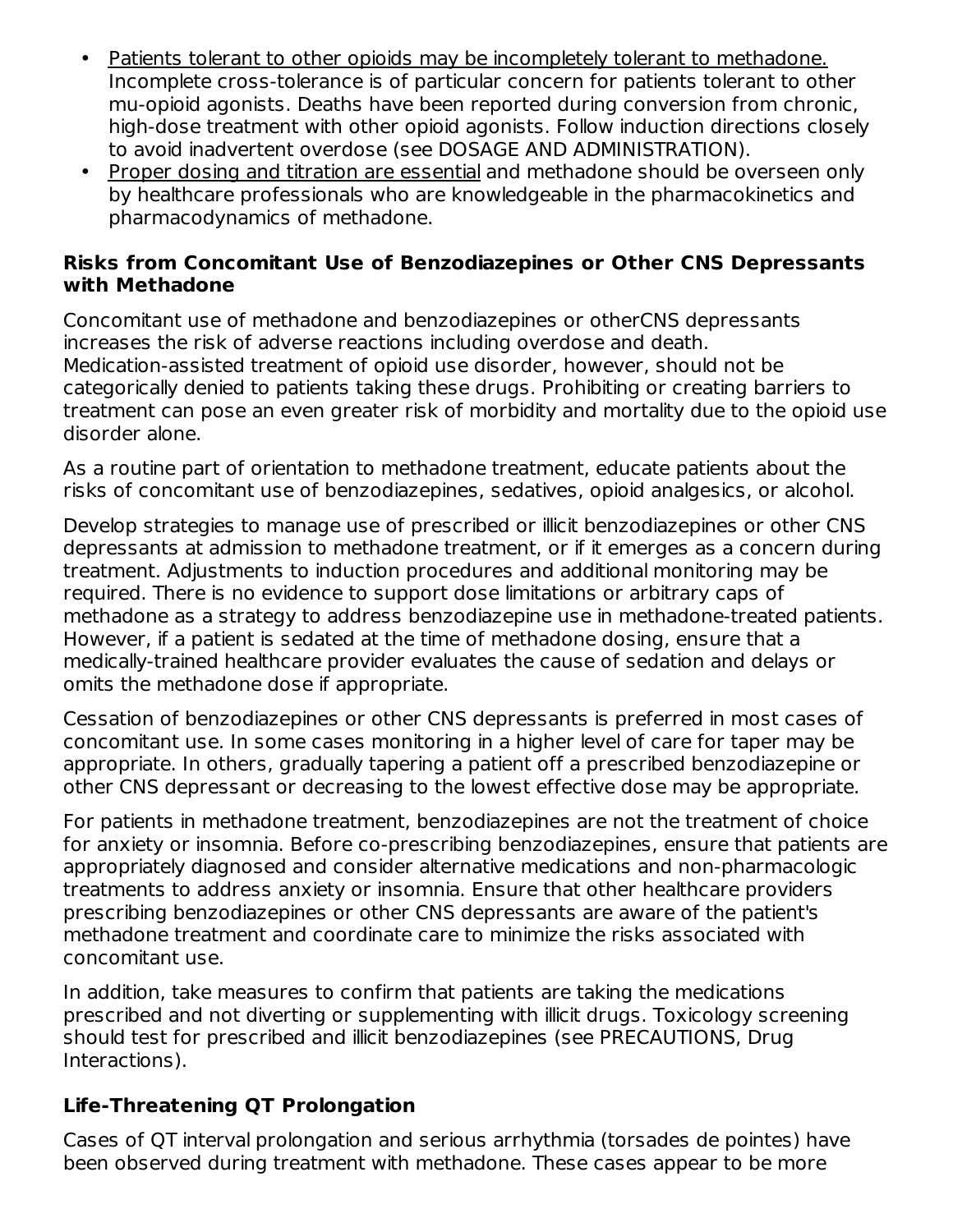commonly associated with, but not limited to, higher dose treatment (> 200 mg/day). Most cases involve patients being treated for pain with large, multiple daily doses of methadone, although cases have been reported in patients receiving doses commonly used for maintenance treatment of opioid addiction. In most patients on the lower doses typically used for maintenance, concomitant medications and/or clinical conditions such as hypokalemia were noted as contributing factors. However, the evidence strongly suggests that methadone possesses the potential for adverse cardiac conduction effects in some patients. The effects of methadone on the QT interval have been confirmed in in vivo laboratory studies, and methadone has been shown to inhibit cardiac potassium channels in in vitro studies.

Closely monitor patients with risk factors for development of prolonged QT interval (e.g., cardiac hypertrophy, concomitant diuretic use, hypokalemia, hypomagnesemia), a history of cardiac conduction abnormalities, and those taking medications affecting cardiac conduction. QT prolongation has also been reported in patients with no prior cardiac history who have received high doses of methadone.

Evaluate patients developing QT prolongation while on methadone treatment for the presence of modifiable risk factors, such as concomitant medications with cardiac effects, drugs which might cause electrolyte abnormalities, and drugs which might act as inhibitors of methadone metabolism.

Only initiate therapy with methadone in patients for whom the anticipated benefit outweighs the risk of QT prolongation and development of dysrhythmias that have been reported with high doses of methadone. The use of methadone in patients already known to have a prolonged QT interval has not been systematically studied.

#### **Accidental Ingestion**

Accidental ingestion of even one dose of methadone, especially by children, can result in respiratory depression and death due to an overdose. Keep methadone out of reach of children to prevent accidental ingestion.

#### **Misuse, Abuse, and Diversion of Opioids**

Methadone Hydrochloride Oral Concentrate contains methadone, an opioid agonist and a Schedule II controlled substance. Methadone can be abused in a manner similar to other opioid agonists, legal or illicit. Opioid agonists are sought by drug abusers and people with addiction disorders and are subject to criminal diversion.

Contact local state professional licensing board or state controlled substances authority for information on how to prevent and detect abuse or diversion of this product.

## **Neonatal Opioid Withdrawal Syndrome**

Neonatal opioid withdrawal syndrome (NOWS) is an expected and treatable outcome of prolonged use of opioids during pregnancy, whether that use is medically-authorized or illicit. Unlike opioid withdrawal syndrome in adults, NOWS may be life-threatening if not recognized and treated in the neonate. Healthcare professionals should observe newborns for signs of NOWS and manage accordingly (see PRECAUTIONS, Pregnancy).

Advise pregnant women receiving opioid addiction treatment with methadone of the risk of neonatal opioid withdrawal syndrome and ensure that appropriate treatment will be available. This risk must be balanced against the risk of untreated opioid addiction which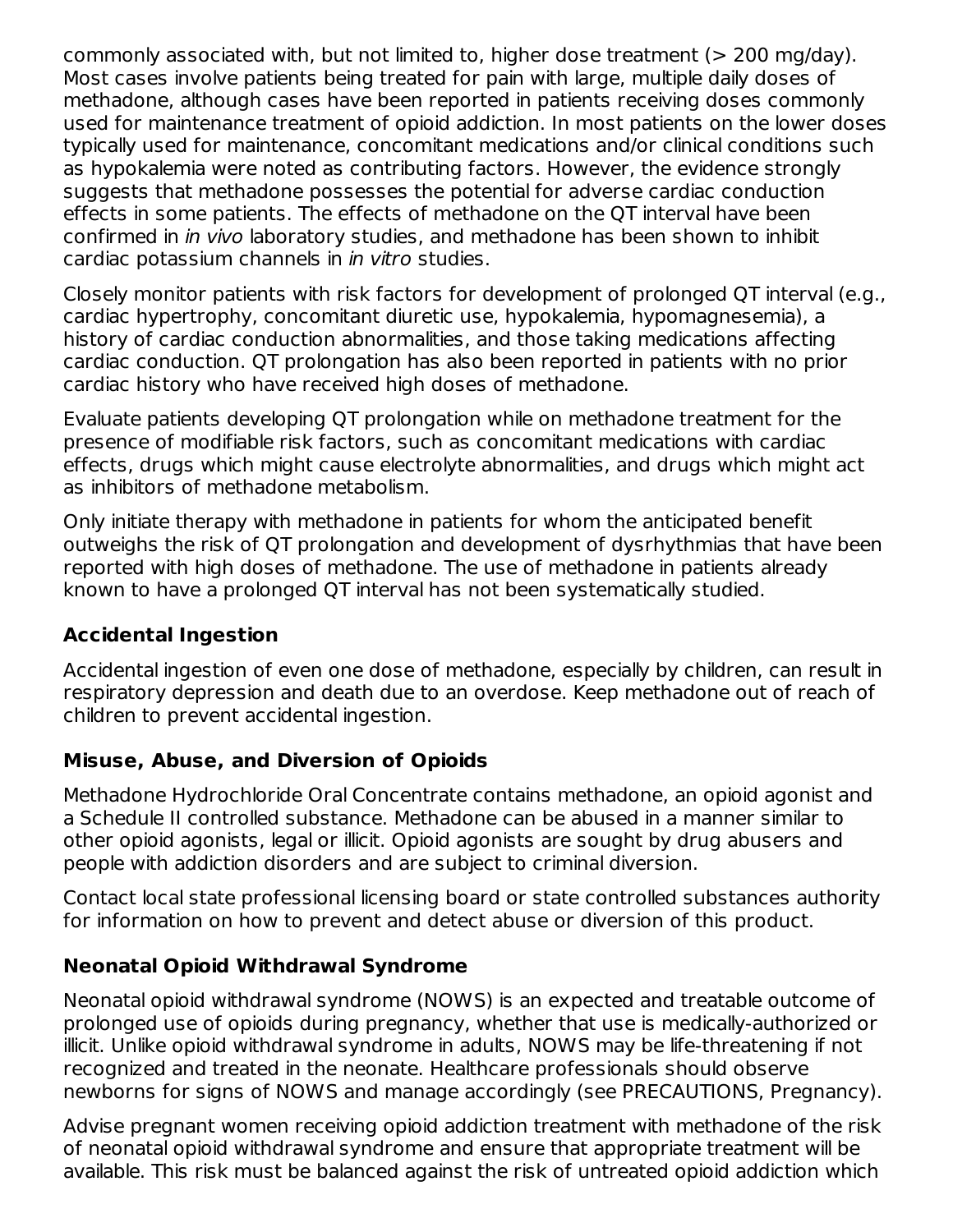often results in continued or relapsing illicit opioid use and is associated with poor pregnancy outcomes. Therefore, prescribers should discuss the importance and benefits of management of opioid addiction throughout pregnancy.

#### **Risks of Concomitant Use of Cytochrome P450 3A4, 2B6, 2C19, 2C9, or 2D6 Inhibitors or Discontinuation P450 3A4, 2B6, 2C19, or 2C9 Inducers**

Concomitant use of methadone with CYP3A4, CYP2B6, CYP2C19, CYP2C9, or CYP2D6 inhibitors, may increase plasma concentrations of methadone, prolong opioid adverse reactions, and may cause potentially fatal respiratory depression, particularly when an inhibitor is added after a stable dose of methadone is achieved. Similarly, discontinuation of concomitant CYP3A4, CYP2B6, CYP2C19, or CYP2C9 inducers in methadone-treated patients may increase methadone plasma concentrations resulting in fatal respiratory depression. Consider dosage reduction of methadone when using concomitant CYP3A4, CYP2B6, CYP2C19, CYP2C9 or CYP2D6 inhibitors or discontinuing CYP3A4, CYP2B6, CYP2C19, or CYP2C9 inducers in methadone-treated patients, and follow patients closely at frequent intervals for signs and symptoms of respiratory depression and sedation.

Addition of CYP3A4, CYP2B6, CYP2C19, or CYP2C9 inducers or discontinuation of a CYP3A4, CYP2B6, CYP2C19, CYP2C9, or CYP2D6 inhibitors in patients treated with methadone may decrease methadone plasma concentrations, reducing efficacy or, and may, lead to a withdrawal symptoms in patients physically dependent on methadone. When using methadone with CYP3A4, CYP2B6, CYP2C19, or CYP2C9 inducers or discontinuing CYP3A4, CYP2B6, CYP2C19, CYP2C9, or CYP2D6 inhibitors, follow patients for signs or symptoms of opioid withdrawal and consider increasing the methadone dosage as needed.

#### **Life-Threatening Respiratory Depression in Patients with Chronic Pulmonary Disease or in Elderly, Cachectic, or Debilitated Patients**

The use of methadone in patients with acute or severe bronchial asthma in an unmonitored setting or in the absence of resuscitative equipment is contraindicated.

#### Patients with Chronic Pulmonary Disease

Methadone-treated patients with significant chronic obstructive pulmonary disease or cor pulmonale, and those with a substantially decreased respiratory reserve, hypoxia, hypercapnia, or pre-existing respiratory depression are at increased risk of decreased respiratory drive including apnea, even at recommended dosages of methadone (see WARNINGS, Life-Threatening Respiratory Depression).

#### Elderly, Cachectic, or Debilitated Patients

Life-threatening respiratory depression is more likely to occur in elderly, cachectic, or debilitated patients because they may have altered pharmacokinetics or altered clearance compared to younger, healthier patients (see WARNINGS, Life-Threatening Respiratory Depression).

Monitor such patients closely, particularly when initiating and titrating methadone and when methadone is given concomitantly with other drugs that depress respiration.

#### **Serotonin Syndrome with Concomitant Use of Serotonergic Drugs**

Cases of serotonin syndrome, a potentially life-threatening condition, have been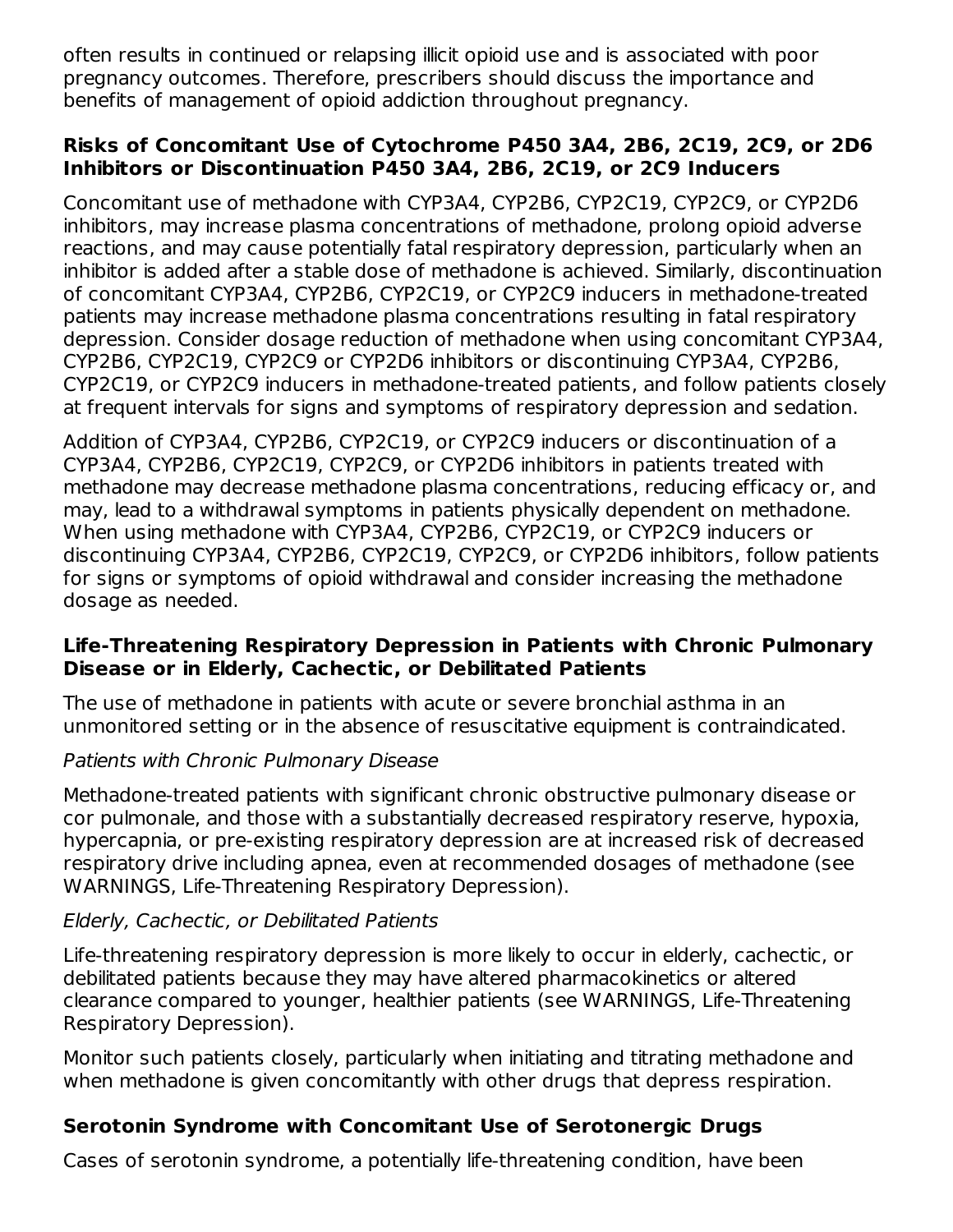reported during concomitant use of methadone with serotonergic drugs. Serotonergic drugs include selective serotonin reuptake inhibitors (SSRIs), serotonin and norepinephrine reuptake inhibitors (SNRIs), tricyclic antidepressants (TCAs), triptans, 5- HT3 receptor antagonists, drugs that affect the serotonergic neurotransmitter system (e.g., mirtazapine, trazodone, tramadol), and drugs that impair metabolism of serotonin (including MAO inhibitors, both those intended to treat psychiatric disorders and also others, such as linezolid and intravenous methylene blue) (see PRECAUTIONS, Drug Interactions). This may occur within the recommended dosage range.

Serotonin syndrome symptoms may include mental status changes (e.g., agitation, hallucinations, coma), autonomic instability (e.g., tachycardia, labile blood pressure, hyperthermia), neuromuscular aberrations (e.g., hyperreflexia, incoordination, rigidity), and/or gastrointestinal symptoms (e.g., nausea, vomiting, diarrhea). The onset of symptoms generally occurs within several hours to a few days of concomitant use, but may occur later than that. Discontinue methadone if serotonin syndrome is suspected.

## **Adrenal Insufficiency**

Cases of adrenal insufficiency have been reported with opioid use, more often following greater than one month of use. Presentation of adrenal insufficiency may include nonspecific symptoms and signs including nausea, vomiting, anorexia, fatigue, weakness, dizziness, and low blood pressure. If adrenal insufficiency is suspected, confirm the diagnosis with diagnostic testing as soon as possible. If adrenal insufficiency is diagnosed, treat with physiologic replacement doses of corticosteroids. Wean the patient off of the opioid to allow adrenal function to recover and continue corticosteroid treatment until adrenal function recovers. Other opioids may be tried as some cases reported use of a different opioid without recurrence of adrenal insufficiency. The information available does not identify any particular opioids as being more likely to be associated with adrenal insufficiency.

#### **Severe Hypotension**

Methadone may cause severe hypotension including orthostatic hypotension and syncope in ambulatory patients. There is an increased risk in patients whose ability to maintain normal blood pressure is compromised by a reduced blood volume or concurrent administration of certain CNS depressant drugs (e.g., phenothiazines or general anesthetics) (see PRECAUTIONS, Drug Interactions). Monitor these patients for signs of hypotension after initiating or titrating the dosage of methadone. In patients with circulatory shock, methadone may cause vasodilation that can further reduce cardiac output and blood pressure. Avoid the use of methadone in patients with circulatory shock.

#### **Use in Patients with Head Injury or Increased Intracranial Pressure**

In patients who may be susceptible to the intracranial effects of CO<sub>2</sub> retention (e.g., those with evidence of increased intracranial pressure or brain tumors), methadone may reduce respiratory drive, and the resultant  $\mathsf{CO}_2$  retention can further increase intracranial pressure. Monitor such patients for signs of sedation and respiratory depression, particularly when initiating therapy with methadone.

Opioids may also obscure the clinical course in a patient with a head injury.

Avoid the use of methadone in patients with impaired consciousness or coma.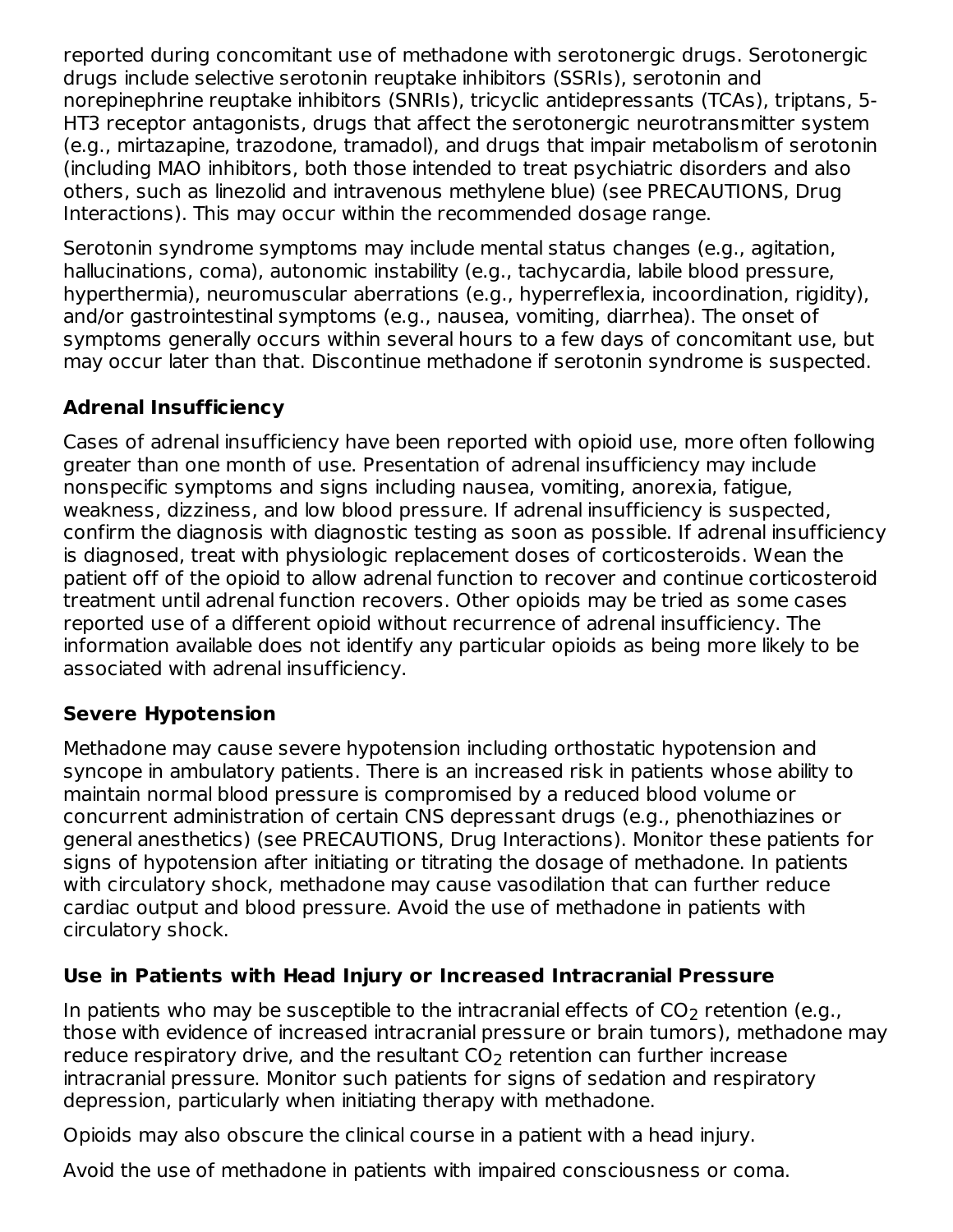## **Risks of Use in Patients with Gastrointestinal Conditions**

Methadone is contraindicated in patients with known or suspected gastrointestinal obstruction, including paralytic ileus. The methadone in Methadone Hydrochloride Oral Concentrate may cause spasm of the sphincter of Oddi. Opioids may cause increases in the serum amylase. Monitor patients with biliary tract disease, including acute pancreatitis, for worsening symptoms.

#### **Increased Risks of Seizure in Patients with Seizure Disorders**

Methadone may increase frequency of seizures in patients with seizure disorders, and increase the risks of seizures occurring in other clinical settings associated with seizures. Monitor patients with a history of seizure disorders for worsened seizure control during methadone therapy.

## **Withdrawal**

Avoid the use of mixed agonist/antagonist (i.e., pentazocine, nalbuphine, and butorphanol) or partial agonist (e.g., buprenorphine) analgesics in patients who are receiving a full opioid agonist, including methadone. In these patients, mixed agonists/antagonist and partial agonist analgesics may precipitate withdrawal symptoms (see PRECAUTIONS, Drug Interactions).

When discontinuing methadone, gradually taper the dosage (see DOSAGE AND ADMINISTRATION). Do not abruptly discontinue methadone.

## **Use in Ambulatory Patients**

## Driving or Operating Heavy Machinery

Inform patients that methadone may impair the ability to perform potentially hazardous activities such as driving or operating heavy machinery. Advise patients not to perform such tasks until they know how they will react to the medication (see PRECAUTIONS, Information for Patients).

## **Laboratory Test Interactions**

False positive urine drug screens for methadone have been reported for several drugs including diphenhydramine, doxylamine, clomipramaine, chlorpromazine, thioridazine, quetiapine, and verapamil.

# **PRECAUTIONS**

## **Information for Patients**

#### Life-Threatening Respiratory Depression

Discuss the risk of respiratory depression with patients, explaining that the risk is greatest when starting methadone or when the dose is increased (see WARNINGS). Advise patients how to recognize respiratory depression and to seek medical attention if they are experiencing breathing difficulties.

Interactions with Benzodiazepines and Other CNS Depressants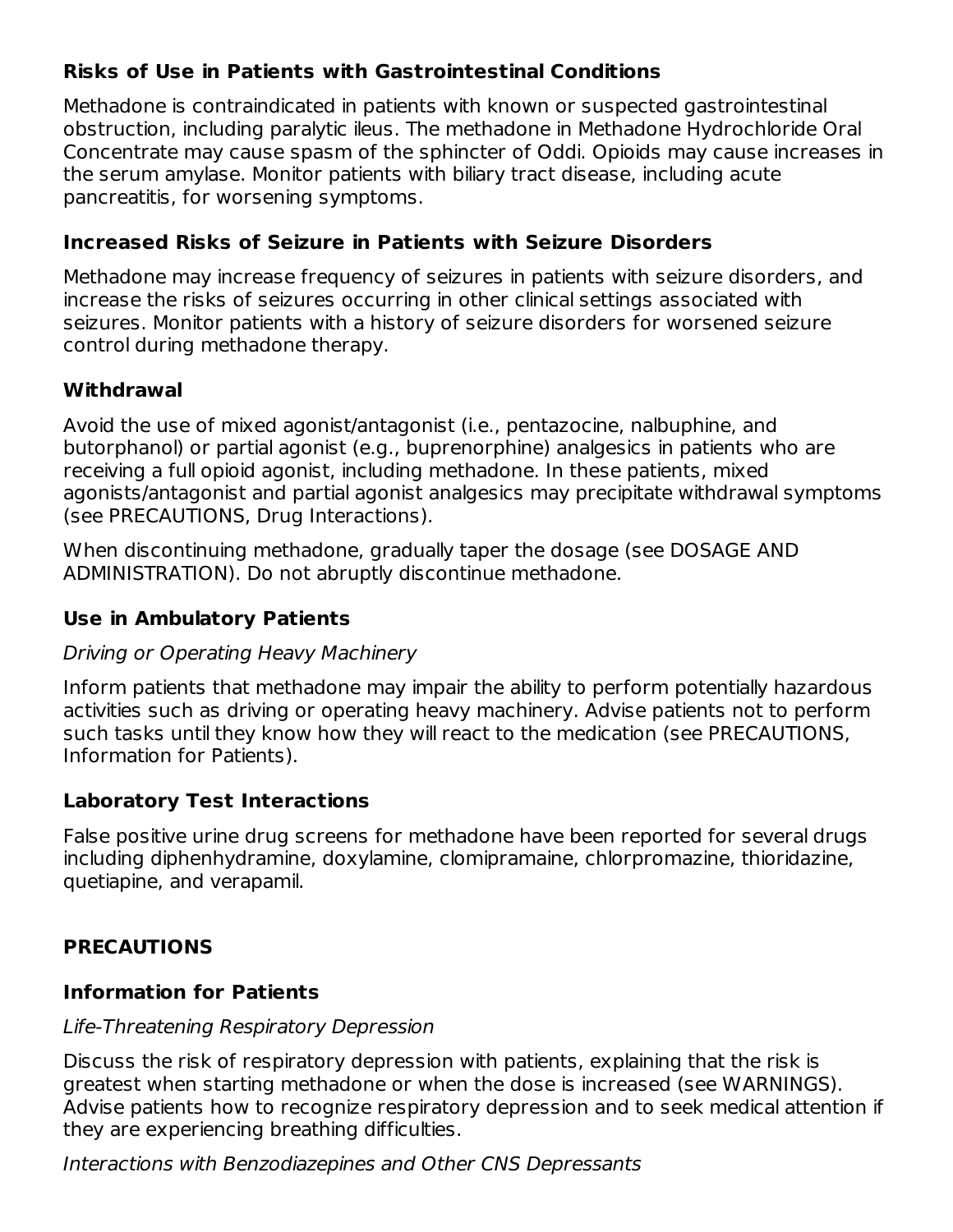Inform patients and caregivers that potentially fatal additive effects may occur if methadone is used with benzodiazepines or other CNS depressants, including alcohol. Counsel patients that such medications should not be used concomitantly unless supervised by a healthcare provider (see WARNINGSand PRECAUTIONS, Drug Interactions).

#### Symptoms of Arrhythmia

Instruct patients to seek medical attention immediately if they experience symptoms suggestive of an arrhythmia (such as palpitations, near syncope, or syncope) when taking methadone (see WARNINGS).

#### Accidental Ingestion

Inform patients that accidental ingestion, especially by children, may result in respiratory depression or death (see WARNINGS). Instruct patients to take steps to store methadone securely. Advise patients to dispose of unused methadone by flushing down the toilet.

#### Abuse Potential

Inform patients that Methadone Hydrochloride Oral Concentrate contains methadone, a Schedule II controlled substance that is subject to abuse (see WARNINGS). Instruct patients not to share methadone with others and to take steps to protect methadone from theft or misuse.

#### Important Administration Instructions (see DOSAGE AND ADMINISTRATION)

Instruct patients how to properly take methadone, including the following:

- Methadone is for oral administration only. The preparation must not be injected.
- Inform patients that methadone should be taken only as directed to reduce the risk of life-threatening adverse reactions (e.g., respiratory depression), and the dose should not be adjusted without consulting a physician or other healthcare professional.
- Reassure patients initiating treatment with methadone for opioid dependence that the dose of methadone will "hold" for longer periods of time as treatment progresses.
- Apprise patients seeking to discontinue treatment with methadone for opioid dependence of the high risk of relapse to illicit drug use associated with discontinuation of methadone maintenance treatment.
- Advise patients not to discontinue methadone without first discussing the need for a tapering regimen with the prescriber.

## Serotonin Syndrome

Inform patients that methadone could cause a rare but potentially life-threatening condition resulting from concomitant administration of serotonergic drugs. Warn patients of the symptoms of serotonin syndrome and to seek medical attention right away if symptoms develop. Instruct patients to inform their physicians if they are taking, or plan to take serotonergic medications (see WARNINGS and PRECAUTIONS, Drug Interactions).

## MAOI Interaction

Inform patients to avoid taking methadone while using any drugs that inhibit monoamine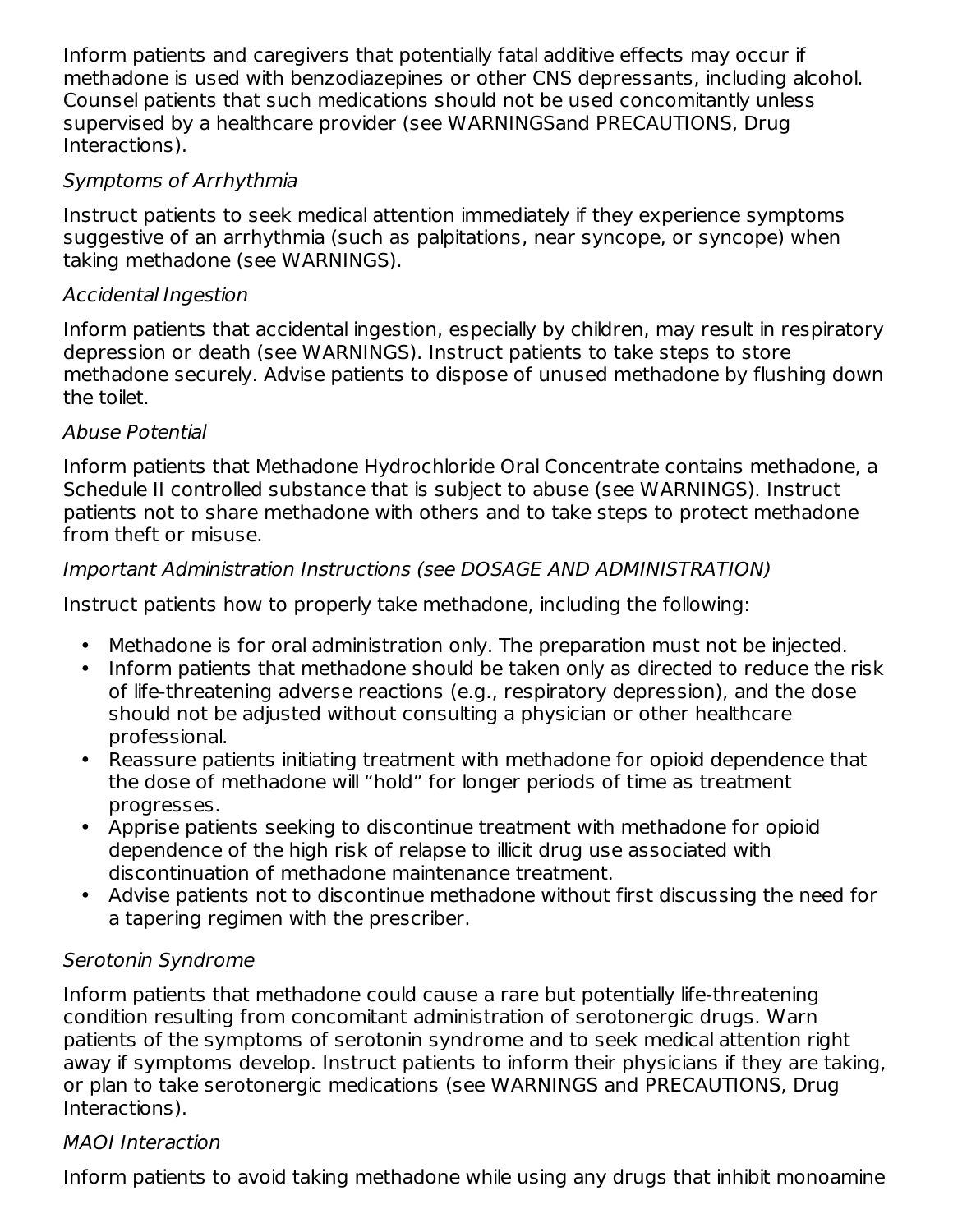oxidase. Patients should not start MAOIs while taking methadone (see WARNINGS and PRECAUTIONS, Drug Interactions).

#### Adrenal Insufficiency

Inform patients that methadone could cause adrenal insufficiency, a potentially lifethreatening condition. Adrenal insufficiency may present with non-specific symptoms and signs such as nausea, vomiting, anorexia, fatigue, weakness, dizziness, and low blood pressure. Advise patients to seek medical attention if they experience a constellation of these symptoms (see WARNINGS).

#### Anaphylaxis

Inform patients that anaphylaxis has been reported with ingredients contained in methadone. Advise patients how to recognize such a reaction and when to seek medical attention (see ADVERSE REACTIONS).

#### Neonatal Opioid Withdrawal

Advise women that if they are pregnant while being treated with methadone, the baby may have signs of withdrawal at birth and that withdrawal is treatable (see WARNINGS).

#### Lactation

Instruct nursing mothers using methadone to watch for signs of methadone toxicity in their infants, which include increased sleepiness (more than usual), difficulty breastfeeding, breathing difficulties, or limpness. Instruct nursing mothers to talk to their baby's healthcare provider immediately if they notice these signs. If they cannot reach the healthcare provider right away, instruct them to take the baby to the emergency room or call 911 (or local emergency services) (see PRECAUTIONS, Pregnancy).

#### **Constipation**

Advise patients of the potential for severe constipation, including management instructions and when to seek medical attention (see CLINICAL PHARMACOLOGY and ADVERSE REACTIONS).

#### **Drug Interactions**

| Benzodiazepines and Other Central Nervous System (CNS) Depressants |                                                                                                                                                                                                                                                                                                                                                                                                                                                                                                                                                                                     |  |  |  |
|--------------------------------------------------------------------|-------------------------------------------------------------------------------------------------------------------------------------------------------------------------------------------------------------------------------------------------------------------------------------------------------------------------------------------------------------------------------------------------------------------------------------------------------------------------------------------------------------------------------------------------------------------------------------|--|--|--|
| <b>Clinical</b>                                                    | Due to additive pharmacologic effect the concomitant use of                                                                                                                                                                                                                                                                                                                                                                                                                                                                                                                         |  |  |  |
| Impact:                                                            | benzodiazepines or other CNS depressants, including alcohol, increases<br>the risk of respiratory depression, profound sedation, coma, and death.                                                                                                                                                                                                                                                                                                                                                                                                                                   |  |  |  |
| Intervention:                                                      | Cessation of benzodiazepines or other CNS depressants is preferred in<br>most cases of concomitant use. In some cases, monitoring in a higher<br>level of care for taper may be appropriate. In others, gradually tapering<br>a patient off of a prescribed benzodiazepine or other CNS depressant<br>or decreasing to the lowest effective dose may be appropriate.<br>Before co-prescribing benzodiazepines for anxiety or insomnia, ensure<br>that patients are appropriately diagnosed and consider alternative<br>medications and non- pharmacologic treatments (seeWARNINGS). |  |  |  |
| Examples:                                                          | Alcohol, benzodiazepines, and other sedatives/hypnotics,<br>anxiolytics, tranguilizers, muscle relaxants, general anesthetics,                                                                                                                                                                                                                                                                                                                                                                                                                                                      |  |  |  |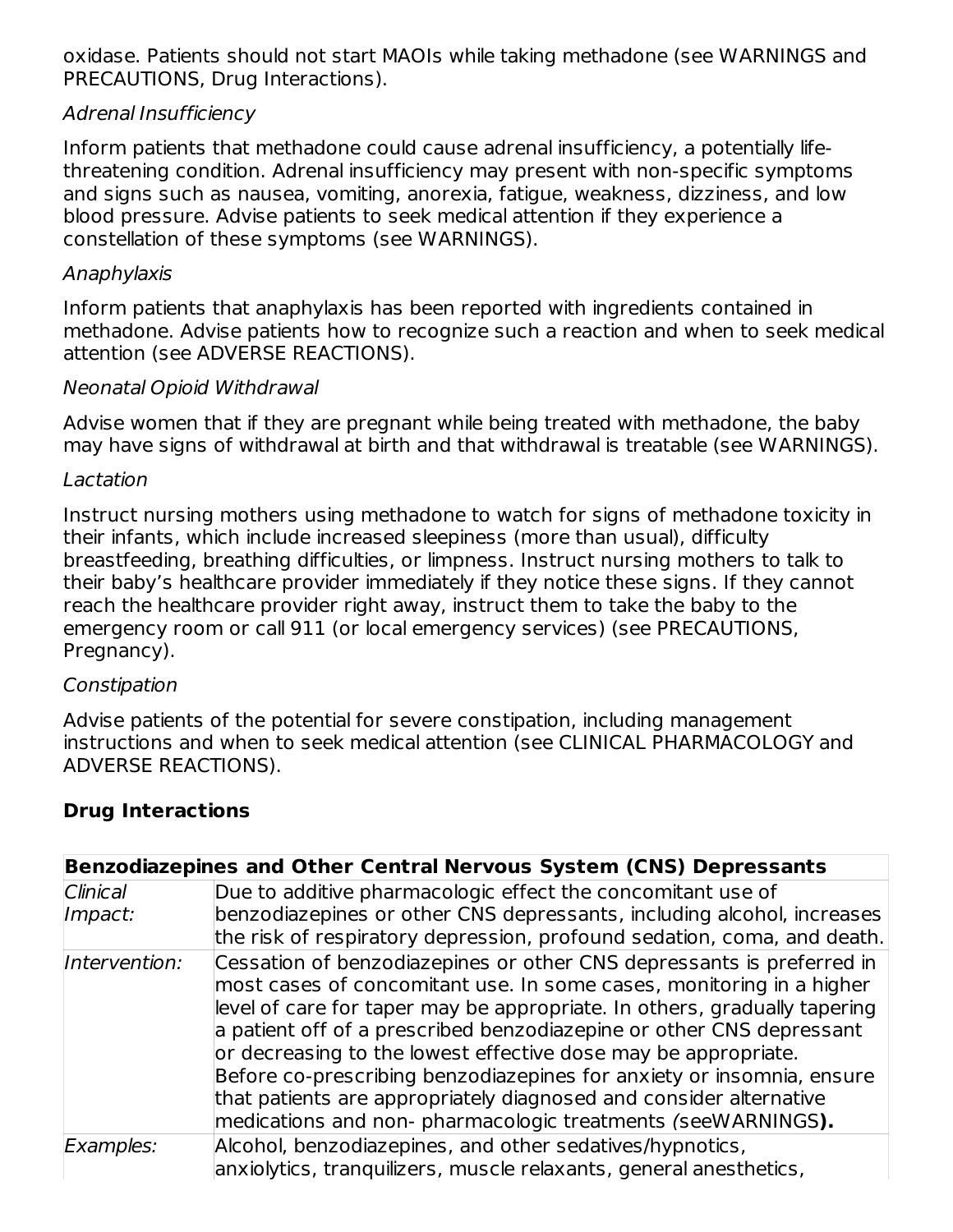|                  | antipsychotics, other opioids.<br>Inhibitors of CYP3A4, CYP2B6, CYP2C19, CYP2C9, or CYP2D6                                                                                                                                                                                                                                                                                                                                                                                                                                                                                                                                                                                                                                                                                                                                                                                                                                                   |
|------------------|----------------------------------------------------------------------------------------------------------------------------------------------------------------------------------------------------------------------------------------------------------------------------------------------------------------------------------------------------------------------------------------------------------------------------------------------------------------------------------------------------------------------------------------------------------------------------------------------------------------------------------------------------------------------------------------------------------------------------------------------------------------------------------------------------------------------------------------------------------------------------------------------------------------------------------------------|
|                  | Clinical Impact: Methadone undergoes hepatic N-demethylation by several cytochrome<br>P450 (CYP) isoforms, including CYP3A4, CYP2B6, CYP2C19, CYP2C9,<br>and CYP2D6. The concomitant use of methadone and CYP3A4, CYP2B6,<br>CYP2C19, CYP2C9, or CYP2D6 inhibitors can increase the plasma<br>concentration of methadone, resulting in increased or prolonged opioid<br>effects, and may result in a fatal overdose, particularly when an inhibitor<br>is added after a stable dose of methadone is achieved. These effects<br>may be more pronounced with concomitant use of drugs that inhibit<br>more than one of the CYP enzymes listed above.<br>After stopping a CYP3A4, CYP2B6, CYP2C19, CYP2C9, or CYP2D6<br>inhibitor, as the effects of the inhibitor decline, the methadone plasma<br>concentration can decrease, resulting in decreased opioid efficacy or<br>withdrawal symptoms in patients physically dependent on methadone. |
| Intervention:    | If concomitant use is necessary, consider dosage reduction of<br>methadone until stable drug effects are achieved. Monitor patients for<br>respiratory depression and sedation at frequent intervals.<br>If a CYP3A4, CYP2B6, CYP2C19, CYP2C9, or CYP2D6 inhibitor is<br>discontinued, follow patients for signs of opioid withdrawal and consider<br>increasing the methadone dosage until stable drug effects are achieved.                                                                                                                                                                                                                                                                                                                                                                                                                                                                                                                |
| Examples:        | Macrolide antibiotics (e.g., erythromycin), azole-antifungal agents (e.g.<br>ketoconazole), protease inhibitors (e.g., ritonavir), fluconazole,<br>fluvoxamine. Some selective serotonin reuptake inhibitors (SSRIs) (e.g.,<br>sertraline, fluvoxamine)                                                                                                                                                                                                                                                                                                                                                                                                                                                                                                                                                                                                                                                                                      |
|                  | Inducers of CYP3A4, CYP2B6, CYP2C19, or CYP2C9                                                                                                                                                                                                                                                                                                                                                                                                                                                                                                                                                                                                                                                                                                                                                                                                                                                                                               |
|                  | Clinical Impact: The concomitant use of methadone and CYP3A4, CYP2B6, CYP2C19, or<br>CYP2C9 inducers can decrease the plasma concentration of<br>methadone, resulting in decreased efficacy or onset of withdrawal<br>symptoms in patients physically dependent on methadone. These<br>effects could be more pronounced with concomitant use of drugs that<br>can induce multiple CYP enzymes.<br>After stopping a CYP3A4, CYP2B6, CYP2C19, or CYP2C9 inducer, as the<br>effects of the inducer decline, the methadone plasma concentration can<br>increase, which could increase or prolong both the therapeutic effects<br>and adverse reactions, and may cause serious respiratory depression,<br>sedation, or death.                                                                                                                                                                                                                     |
| Intervention:    | If concomitant use is necessary, consider increasing the methadone<br>dosage until stable drug effects are achieved. Monitor for signs of<br>opioid withdrawal. If a CYP3A4, CYP2B6, CYP2C19, or CYP2C9 inducer is<br>discontinued, consider methadone dosage reduction and monitor for<br>signs of respiratory depression and sedation.                                                                                                                                                                                                                                                                                                                                                                                                                                                                                                                                                                                                     |
| Examples:        | Rifampin, carbamazepine, phenytoin, St. John's Wort, phenobarbital                                                                                                                                                                                                                                                                                                                                                                                                                                                                                                                                                                                                                                                                                                                                                                                                                                                                           |
|                  | <b>Potentially Arrhythmogenic Agents</b>                                                                                                                                                                                                                                                                                                                                                                                                                                                                                                                                                                                                                                                                                                                                                                                                                                                                                                     |
| Clinical Impact: | Pharmacodynamic interactions may occur with concomitant use of<br>methadone and potentially arrhythmogenic agents or drugs capable of<br>inducing electrolyte disturbances (hypomagnesemia, hypokalemia).                                                                                                                                                                                                                                                                                                                                                                                                                                                                                                                                                                                                                                                                                                                                    |
| Intervention:    | Monitor patients closely for cardiac conduction changes.                                                                                                                                                                                                                                                                                                                                                                                                                                                                                                                                                                                                                                                                                                                                                                                                                                                                                     |
| Examples:        | Drugs known to have potential to prolong QT interval: Class I and III                                                                                                                                                                                                                                                                                                                                                                                                                                                                                                                                                                                                                                                                                                                                                                                                                                                                        |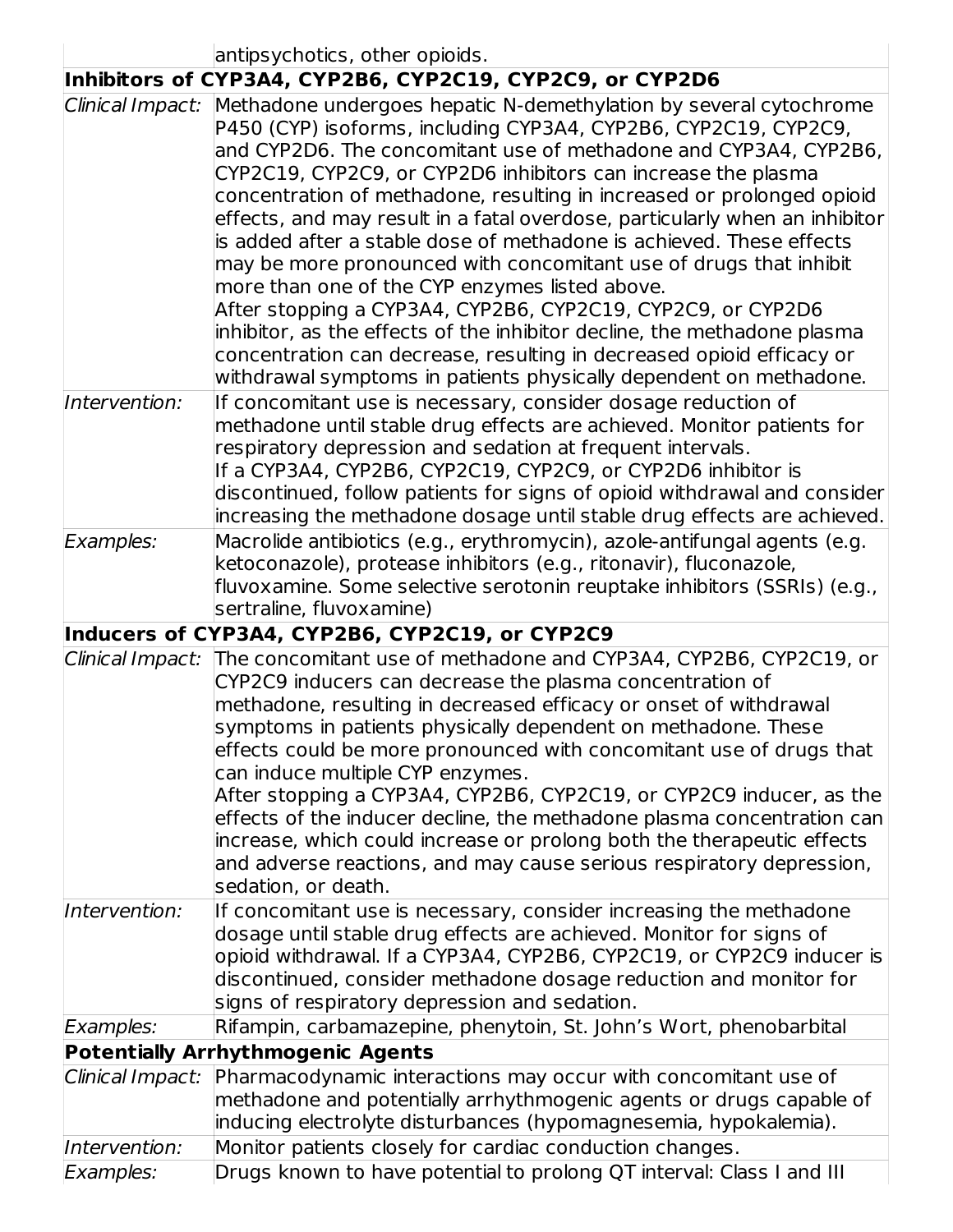|                              | antiarrhythmics, some neuroleptics and tricyclic antidepressants, and<br>calcium channel blockers. Drugs capable of inducing electrolyte<br>disturbances: Diuretics, laxatives, and, in rare cases, mineralocortocoid<br>hormones.                                                                                                                                                                                                                           |  |  |
|------------------------------|--------------------------------------------------------------------------------------------------------------------------------------------------------------------------------------------------------------------------------------------------------------------------------------------------------------------------------------------------------------------------------------------------------------------------------------------------------------|--|--|
| <b>Serotonergic Drugs</b>    |                                                                                                                                                                                                                                                                                                                                                                                                                                                              |  |  |
| Clinical Impact:             | The concomitant use of opioids with other drugs that affect the<br>serotonergic neurotransmitter system has resulted in serotonin<br>syndrome (see WARNINGS).                                                                                                                                                                                                                                                                                                |  |  |
| Intervention:                | If concomitant use is warranted, carefully observe the patient,<br>particularly during treatment initiation and dose adjustment. Discontinue<br>methadone if serotonin syndrome is suspected.                                                                                                                                                                                                                                                                |  |  |
| Examples:                    | Selective serotonin reuptake inhibitors (SSRIs), serotonin and<br>norepinephrine reuptake inhibitors (SNRIs), tricyclic antidepressants<br>(TCAs), triptans, 5-HT3 receptor antagonists, drugs that effect the<br>serotonin neurotransmitter system (e.g., mirtazapine, trazodone,<br>tramadol), monoamine oxidase (MAO) inhibitors (those intended to treat<br>psychiatric disorders and also others, such as linezolid and intravenous<br>methylene blue). |  |  |
|                              | Monoamine Oxidase Inhibitors (MAOIs)                                                                                                                                                                                                                                                                                                                                                                                                                         |  |  |
| Clinical Impact:             | MAOI interactions with opioids may manifest as serotonin syndrome or<br>opioid toxicity (e.g., respiratory depression, coma) (see WARNINGS).                                                                                                                                                                                                                                                                                                                 |  |  |
| Intervention:                | The use of methadone is not recommended for patients taking MAOIs<br>or within 14 days of stopping such treatment.                                                                                                                                                                                                                                                                                                                                           |  |  |
| Examples:                    | Phenelzine, tranylcypromine, linezolid                                                                                                                                                                                                                                                                                                                                                                                                                       |  |  |
|                              | Mixed Agonist/Antagonist and Partial Agonist Opioid Analgesics                                                                                                                                                                                                                                                                                                                                                                                               |  |  |
| Clinical Impact:             | Patients maintained on methadone may experience withdrawal<br>symptoms when given opioid antagonists, mixed agonist/antagonists,<br>and partial agonists.                                                                                                                                                                                                                                                                                                    |  |  |
| Intervention:                | Avoid concomitant use.                                                                                                                                                                                                                                                                                                                                                                                                                                       |  |  |
| Examples:                    | Butorphanol, nalbuphine, pentazocine, buprenorphine                                                                                                                                                                                                                                                                                                                                                                                                          |  |  |
| <b>Muscle Relaxants</b>      |                                                                                                                                                                                                                                                                                                                                                                                                                                                              |  |  |
| Clinical Impact:             | Methadone may enhance the neuromuscular blocking action of skeletal<br>muscle relaxants and produce an increased degree of respiratory<br>depression.                                                                                                                                                                                                                                                                                                        |  |  |
| Intervention:                | Monitor patients for signs of respiratory depression that may be greater<br>than otherwise expected and decrease the dosage of methadone<br>and/or the muscle relaxant as necessary.                                                                                                                                                                                                                                                                         |  |  |
| <b>Diuretics</b>             |                                                                                                                                                                                                                                                                                                                                                                                                                                                              |  |  |
| Clinical Impact:             | Opioids can reduce the efficacy of diuretics by inducing the release of<br>antidiuretic hormone.                                                                                                                                                                                                                                                                                                                                                             |  |  |
| Intervention:                | Monitor patients for signs of diminished diuresis and/or effects on blood<br>pressure and increase the dosage of the diuretic as needed.                                                                                                                                                                                                                                                                                                                     |  |  |
| <b>Anticholinergic Drugs</b> |                                                                                                                                                                                                                                                                                                                                                                                                                                                              |  |  |
| Clinical Impact:             | The concomitant use of anticholinergic drugs may increase risk of<br>urinary retention and/or severe constipation, which may lead to paralytic<br>ileus.                                                                                                                                                                                                                                                                                                     |  |  |
| Intervention:                | Monitor patients for signs of urinary retention or reduced gastric<br>motility when methadone is used concomitantly with anticholinergic                                                                                                                                                                                                                                                                                                                     |  |  |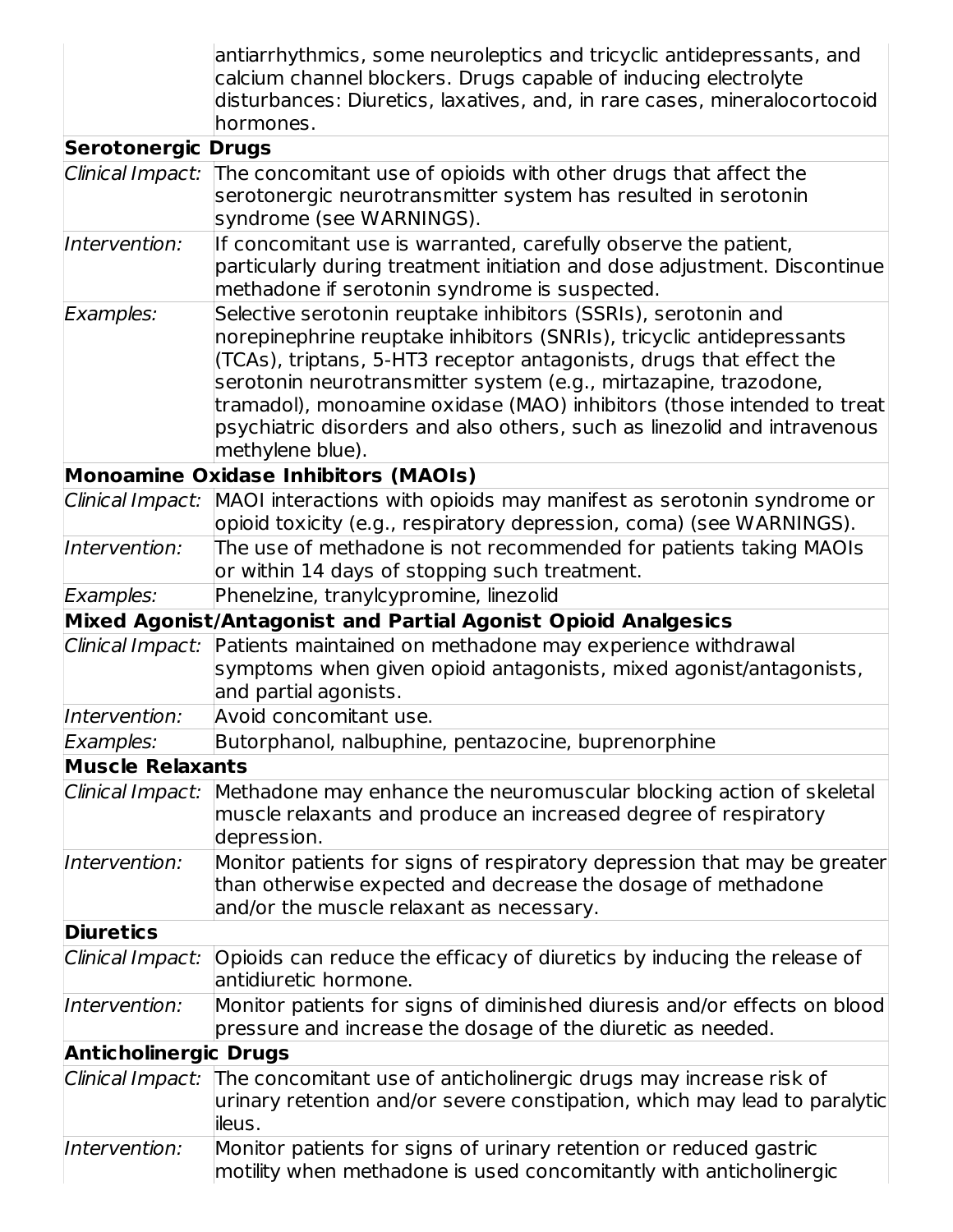#### Paradoxical Effects of Antiretroviral Agents on Methadone

Concurrent use of certain protease inhibitors with CYP3A4 inhibitory activity, alone and in combination, such as abacavir, amprenavir, darunavir+ritonavir, efavirenz, nelfinavir, nevirapine, ritonavir, telaprevir, lopinavir+ritonavir, saquinavir+ritonavir, and tipranvir+ritonavir, has resulted in increased clearance or decreased plasma levels of methadone. This may result in reduced efficacy of methadone and could precipitate a withdrawal syndrome. Monitor patients receiving methadone and any of these antiretroviral therapies closely for evidence of withdrawal effects and adjust the methadone dose accordingly.

#### Effects of Methadone on Antiretroviral Agents

Didanosine and Stavudine: Experimental evidence demonstrated that methadone decreased the area under the concentration-time curve (AUC) and peak levels for didanosine and stavudine, with a more significant decrease for didanosine. Methadone disposition was not substantially altered.

Zidovudine: Experimental evidence demonstrated that methadone increased the AUC of zidovudine which could result in toxic effects.

Desipramine: Plasma levels of desipramine have increased with concurrent methadone administration.

#### **Carcinogenesis, Mutagenesis, Impairment of Fertility**

#### **Carcinogenesis**

The results of carcinogenicity assessment in B6C2F1 mice and Fischer 344 rats following dietary administration of two doses of methadone HCl have been published. Mice consumed 15 mg/kg/day or 60 mg/kg/day methadone for two years. These doses were approximately 0.6 and 2.5 times a human daily oral dose of 120 mg/day on a body surface area basis (HDD). There was a significant increase in pituitary adenomas in female mice treated with 15 mg/kg/day but not with 60 mg/kg/day. Under the conditions of the assay, there was no clear evidence for a treatment-related increase in the incidence of neoplasms in male rats. Due to decreased food consumption in males at the high dose, male rats consumed 16 mg/kg/day and 28 mg/kg/day of methadone for two years. These doses were approximately 1.3 and 2.3 times the HDD. In contrast, female rats consumed 46 mg/kg/day or 88 mg/kg/day for two years. These doses were approximately 3.7 and 7.1 times the HDD. Under the conditions of the assay, there was no clear evidence for a treatment-related increase in the incidence of neoplasms in either male or female rats.

#### Mutagenesis

There are several published reports on the potential genetic toxicity of methadone. Methadone tested negative in tests for chromosome breakage and disjunction and sexlinked recessive lethal gene mutations in germ cells of Drosophila using feeding and injection procedures. In contrast, methadone tested positive in the *in vivo* mouse dominant lethal assay and the *in vivo* mammalian spermatogonial chromosome aberration test. Additionally, methadone tested positive in the *E.coli* DNA repair system and Neurospora crassa and mouse lymphoma forward mutation assays.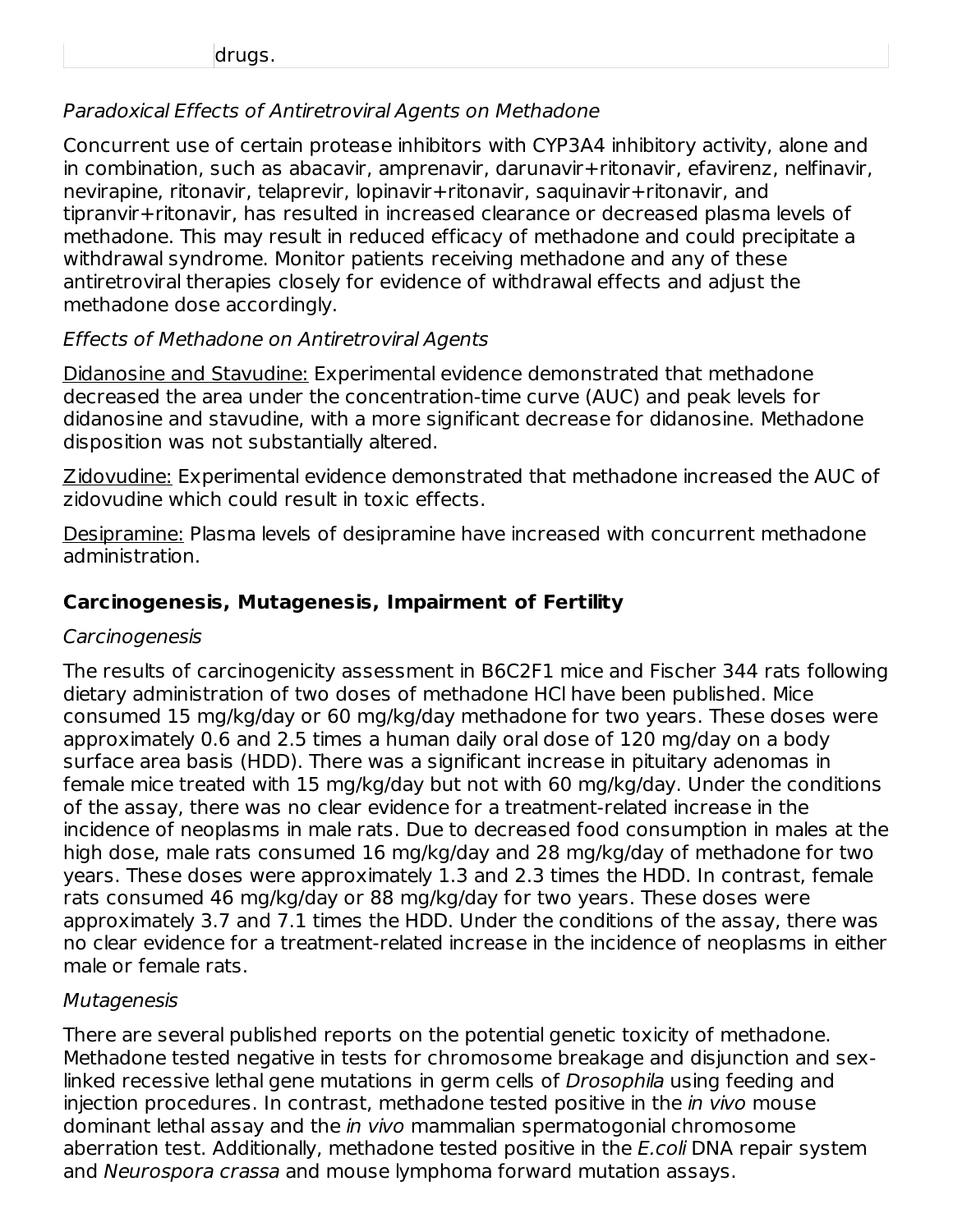#### Impairment of Fertility

Published animal studies provide additional data indicating that methadone treatment of males can alter reproductive function. Methadone produces decreased sexual activity (mating) of male rats at 10 mg/kg/day (corresponding to 0.3 times the human daily oral dose of 120 mg/day based on body surface area). Methadone also produces a significant regression of sex accessory organs and testes of male mice and rats at 0.2 and 0.8 times the HDD, respectively. Methadone treatment of pregnant rats from Gestation Day 14 to 19 reduced fetal blood testosterone and androstenedione in male. Decreased serum levels of testosterone were observed in male rats that were treated with methadone (1.3 to 3.3 mg/kg/day for 14 days, corresponding to 0.1 to 0.3 times the HDD) or 10 to 15 mg/kg/day for 10 days (0.8 to 1.2 times the HDD).

#### **Pregnancy**

#### Pregnancy Category C.

Neonatal opioid withdrawal syndrome (NOWS) is an expected and treatable outcome of prolonged use of opioids during pregnancy (see WARNINGS).

There are no controlled studies of methadone use in pregnant women that can be used to establish safety. However, an expert review of published data on experiences with methadone use during pregnancy by the Teratogen Information System (TERIS) concluded that maternal use of methadone during pregnancy as part of a supervised, therapeutic regimen is unlikely to pose a substantial teratogenic risk (quantity and quality of data assessed as "limited to fair"). However, the data are insufficient to state that there is no risk (TERIS, last reviewed October, 2002). Pregnant women involved in methadone maintenance programs have been reported to have significantly improved prenatal care leading to significantly reduced incidence of obstetric and fetal complications and neonatal morbidity and mortality when compared to women using illicit drugs. Several factors complicate the interpretation of investigations of the children of women who take methadone during pregnancy. These include the maternal use of illicit drugs, other maternal factors such as nutrition, infection, and psychosocial circumstances, limited information regarding dose and duration of methadone use during pregnancy, and the fact that most maternal exposure appears to occur after the first trimester of pregnancy. Reported studies have generally compared the benefit of methadone to the risk of untreated addiction to illicit drugs.

Methadone has been detected in amniotic fluid and cord plasma at concentrations proportional to maternal plasma and in newborn urine at lower concentrations than corresponding maternal urine.

A retrospective series of 101 pregnant, opiate-dependent women who underwent inpatient opiate detoxification with methadone did not demonstrate any increased risk of miscarriage in the second trimester or premature delivery in the third trimester.

Several studies have suggested that infants born to narcotic-addicted women treated with methadone during all or part of pregnancy have been found to have decreased fetal growth with reduced birth weight, length, and/or head circumference compared to controls. This growth deficit does not appear to persist into later childhood. However, children born to women treated with methadone during pregnancy have been shown to demonstrate mild but persistent deficits in performance on psychometric and behavioral tests.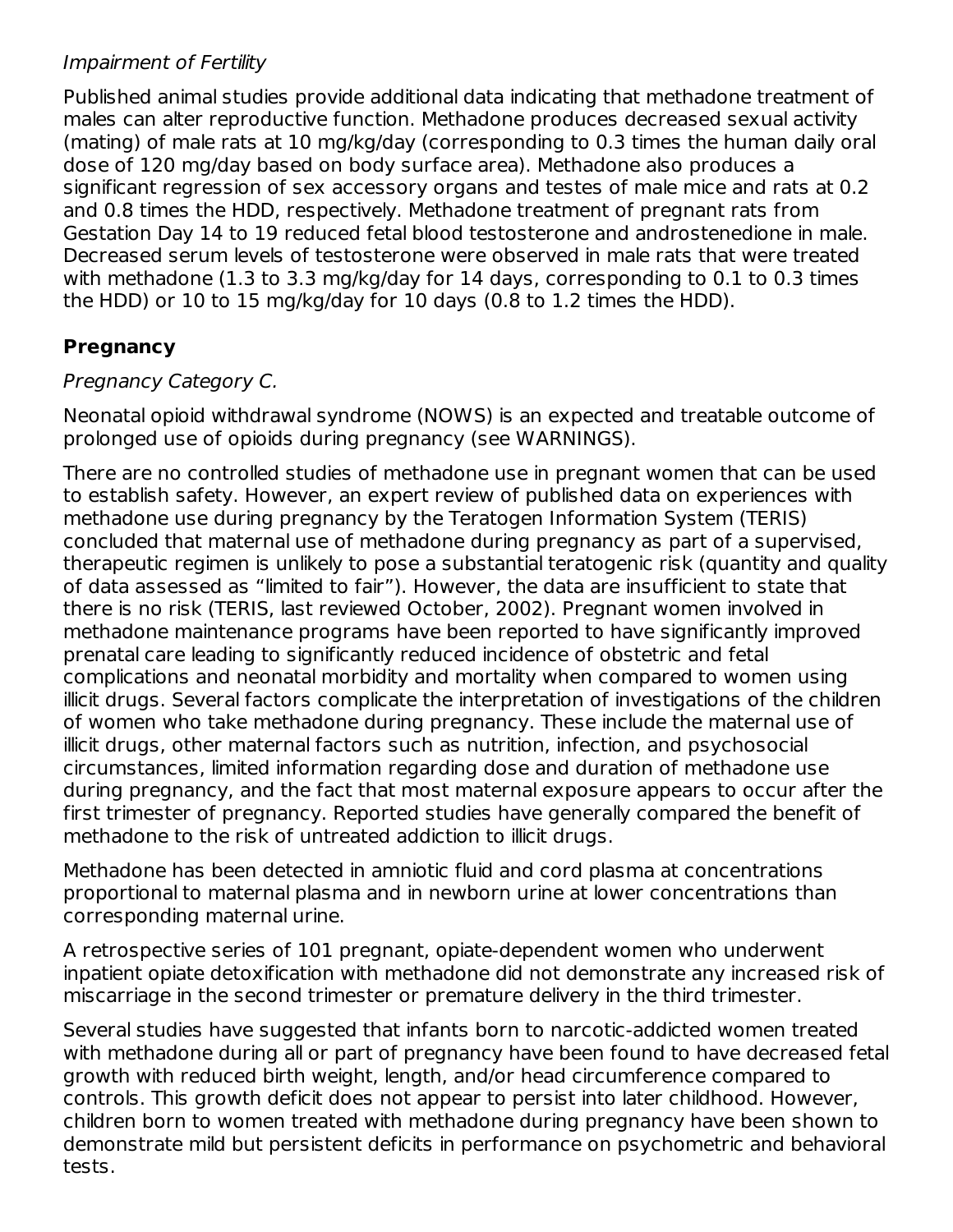In published animal reproduction studies, methadone administered subcutaneously during the early gestational period produced neural tube defects (i.e., exencephaly and cranioschisis) in the hamster at doses 2 times the human daily oral dose of 120 mg/day on a mg/m<sup>2</sup> basis (HDD) and in mice at doses equivalent to the HDD. Administration of methadone to pregnant animals during organogenesis and through lactation resulted decreased litter size, pup mortality, decreased pup body weights, developmental delays, and long-term neurochemical changes in the brain of offspring which correlate with altered behavioral responses that persist through adulthood at exposures comparable to and less than the HDD. Administration of methadone to male rodents prior to mating with untreated females resulted in increased neonatal mortality and significant differences in behavioral tests in the offspring at exposures comparable to and less than the HDD (see Data). Based on animal data, advise pregnant women of the potential risk to a fetus.

Neonatal opioid withdrawal syndrome may occur in newborn infants of mothers who are receiving treatment with methadone.

Neonatal opioid withdrawal syndrome presents as irritability, hyperactivity and abnormal sleep pattern, high pitched cry, tremor, vomiting, diarrhea, and/or failure to gain weight. Signs of neonatal withdrawal usually occur in the first days after birth. The duration and severity of neonatal opioid withdrawal syndrome may vary. Observe newborns for signs of neonatal opioid withdrawal syndrome and manage accordingly (see WARNINGS, Neonatal Opioid Withdrawal Syndrome).

Abnormal fetal nonstress tests (NSTs) have been reported to occur more frequently when the test is performed 1 to 2 hours after a maintenance dose of methadone in late pregnancy compared to controls.

#### Data

Animal Data: Formal reproductive and developmental toxicology studies for methadone have not been conducted. Exposure margins for the following published study reports are based on a human daily dose (HDD) of 120 mg methadone using a body surface area comparison.

In a published study in pregnant hamsters, a single subcutaneous dose of methadone ranging from 31 mg/kg (2 times the HDD) to 185 mg/kg on Gestation Day 8 resulted in a decrease in the number of fetuses per litter and an increase in the percentage of fetuses exhibiting neural tube defects including exencephaly, cranioschisis, and "various other lesions." The majority of the doses tested also resulted in maternal death. In a study in pregnant mice, a single subcutaneous dose of 22 to 24 mg/kg methadone (approximately equivalent to the HDD) administered on Gestation Day 9 produced exencephaly in 11% of the embryos. In another study in pregnant mice, subcutaneous doses up to 28 mg/kg/day methadone (equivalent to the HDD) administered from Gestation Day 6 to 15 resulted in no malformations, but there were increased postimplantation loss and decreased live fetuses at 10 mg/kg/day or greater (0.4 times the HDD) and decreased ossification and fetal body weight at 20 mg/kg/day or greater (0.8 times the HDD). In a second study of pregnant mice dosed with subcutaneous doses up to 28 mg/kg/day methadone from Gestation Day 6 to 15, there was decreased pup viability, delayed onset of development of negative phototaxis and eye opening, increased righting reflexes at 5 mg/kg/day or greater (0.2 times the HDD), and decreased number of live pups at birth and decreased pup weight gain at 20 mg/kg/day or greater (0.8 times the HDD). No effects were reported in a study of pregnant rats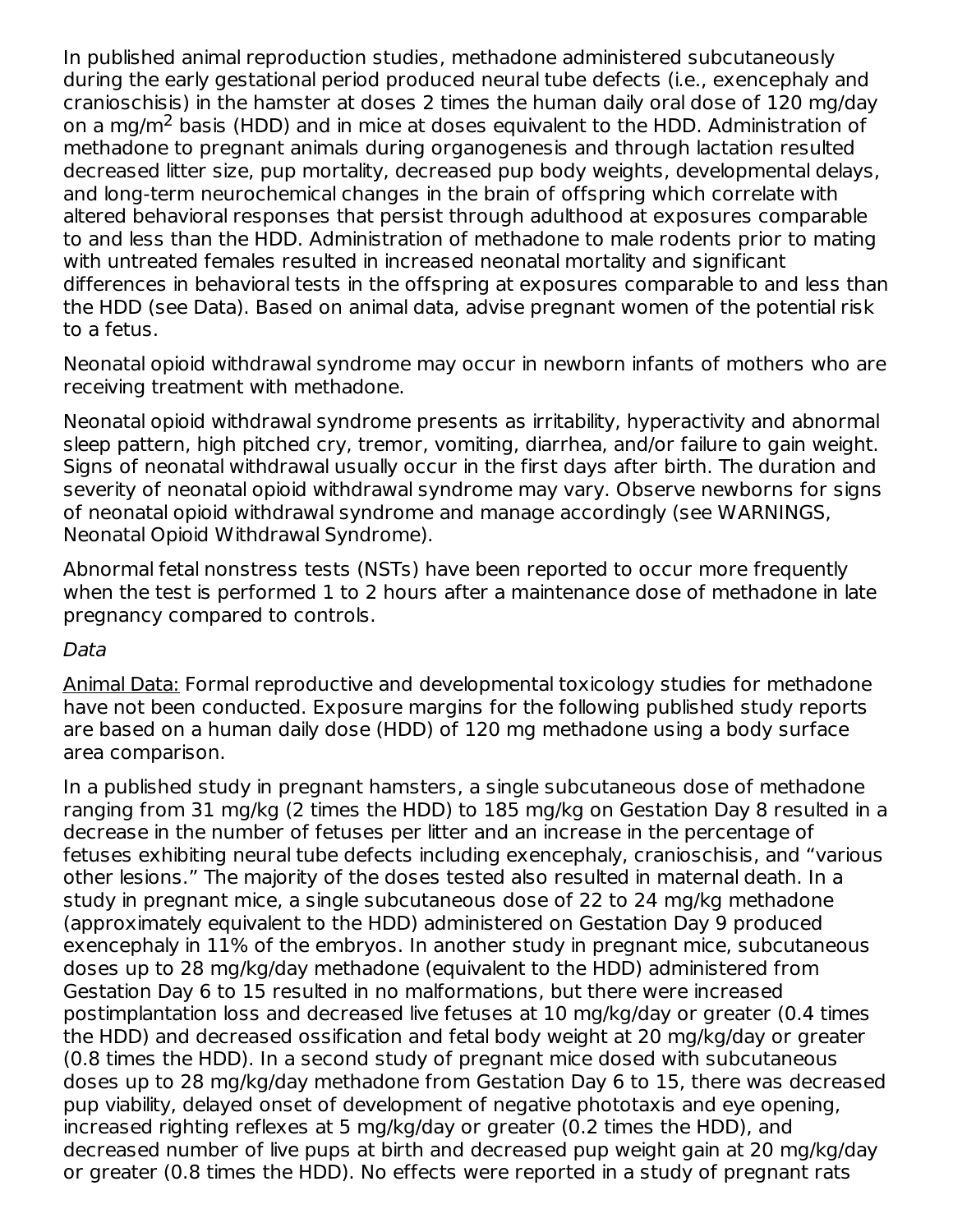and rabbits at oral doses up to 40 mg/kg (3 and 6 times, respectively, the HDD) administered from Gestation Days 6 to 15 and 6 to 18, respectively.

When pregnant rats were treated with intraperitoneal doses of 2.5, 5, or 7.5 mg/kg methadone from one week prior to mating, through gestation until the end of lactation period, 5 mg/kg or greater (0.4 times the HDD) methadone resulted in decreases in litter size and live pups born and 7.5 mg/kg (0.6 times the HDD) resulted in decreased birth weights. Furthermore, decreased pup viability and pup body weight gain at 2.5 mg/kg or greater (0.2 times the HDD) were noted during the preweaning period.

Additional animal data demonstrates evidence for neurochemical changes in the brains of offspring from methadone-treated pregnant rats, including changes to the cholinergic, dopaminergic, noradrenergic and serotonergic systems at doses below the HDD. Other animal studies have reported that prenatal and/or postnatal exposure to opioids including methadone alters neuronal development and behavior in the offspring including alterations in learning ability, motor activity, thermal regulation, nociceptive responses, and sensitivity to drugs at doses below the HDD. Treatment of pregnant rats subcutaneously with 5 mg/kg methadone from Gestation Day 14 to 19 (0.4 times the HDD) reduced fetal blood testosterone and androstenedione in males.

Published animal data have reported increased neonatal mortality in the offspring of male rodents that were treated with methadone at doses comparable to and less than the HDD for 1 to 12 days before and/or during mating (with more pronounced effects in the first 4 days). In these studies, the female rodents were not treated with methadone, indicating paternally-mediated developmental toxicity. Specifically, methadone administered to the male rat prior to mating with methadone-naïve females resulted in decreased weight gain in progeny after weaning. The male progeny demonstrated reduced thymus weights, whereas the female progeny demonstrated increased adrenal weights. Behavioral testing of these male and female progeny revealed significant differences in behavioral tests compared to control animals, suggesting that paternal methadone exposure can produce physiological and behavioral changes in progeny in this model. Examination of uterine contents of methadone-naïve female mice bred to methadone-treated male mice (once a day for three consecutive days) indicated that methadone treatment produced an increase in the rate of preimplantation deaths in all post-meiotic states at 1 mg/kg/day or greater (0.04 times the HDD). Chromosome analysis revealed a dose-dependent increase in the frequency of chromosomal abnormalities at 1 mg/kg/day or greater.

Studies demonstrated that methadone treatment of male rats for 21 to 32 days prior to mating with methadone-naïve females did not produce any adverse effects, suggesting that prolonged methadone treatment of the male rat resulted in tolerance to the developmental toxicities noted in the progeny. Mechanistic studies in this rat model suggest that the developmental effects of "paternal" methadone on the progeny appear to be due to decreased testosterone production. These animal data mirror the reported clinical findings of decreased testosterone levels in human males on methadone maintenance therapy for opioid addiction and in males receiving chronic intraspinal opioids.

#### **Labor and Delivery**

As with all opioids, administration of this product to the mother shortly before delivery may result in some degree of respiratory depression in the newborn, especially if higher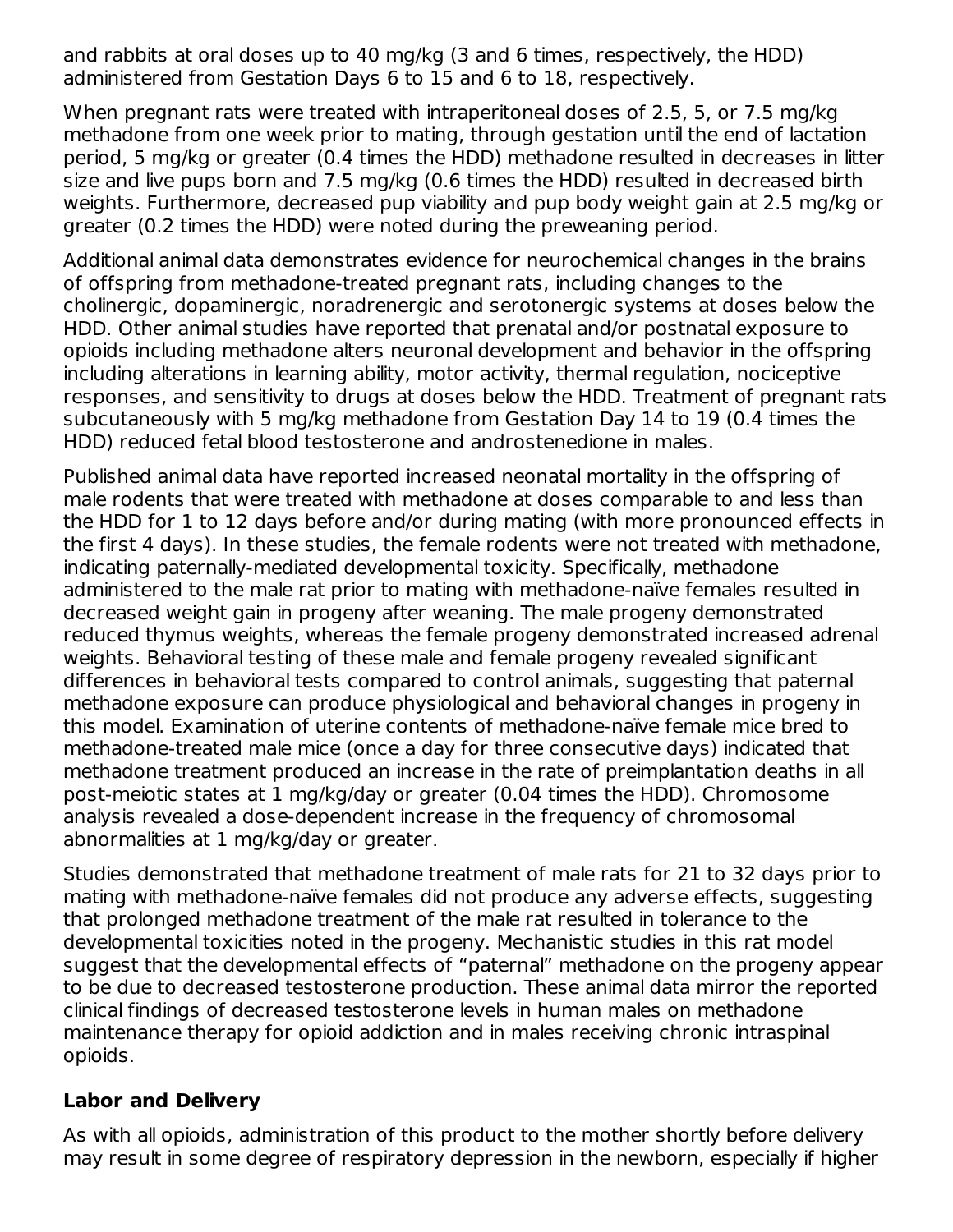doses are used. Methadone is not recommended for obstetric analgesia because its long duration of action increases the probability of respiratory depression in the newborn. Narcotics with mixed agonist/antagonist properties should not be used for pain control during labor in patients chronically treated with methadone as they may precipitate acute withdrawal.

#### **Lactation**

#### Risk Summary

Based on two studies in 22 breastfeeding women maintained on methadone treatment, methadone was present in low levels in human milk, and did not show adverse reactions in breastfed infants. The developmental and health benefits of breastfeeding should be considered along with the mother's clinical need for methadone and any potential adverse effects on the breastfed child from the drug or from the underlying maternal condition.

#### Clinical Considerations

Advise breastfeeding women taking methadone to monitor the infant for increased drowsiness and breathing difficulties.

#### Data

In a study of ten breastfeeding women maintained on oral methadone doses of 10 to 80 mg/day, methadone concentrations from 50 to 570 mcg/L in milk were reported, which, in the majority of samples, were lower than maternal serum drug concentrations at steady state.

In a study of twelve breastfeeding women maintained on oral methadone doses of 20 to 80 mg/day, methadone concentrations from 39 to 232 mcg/L in milk were reported. Based on an average milk consumption of 150 mL/kg/day, an infant would consume approximately 17.4 mcg/kg/day, which is approximately 2 to 3% of the oral maternal dose. Methadone has been detected in very low plasma concentrations in some infants whose mothers were taking methadone.

There have been rare cases of sedation and respiratory depression in infants exposed to methadone through breast milk.

## **Females and Males of Reproductive Potential**

#### Infertility

Chronic use of opioids may cause reduced fertility in females and males of reproductive potential. It is not known whether these effects on fertility are reversible (see ADVERSE REACTIONS). Reproductive function in human males may be decreased by methadone treatment. Reductions in ejaculate volume and seminal vesicle and prostate secretions have been reported in methadone-treated individuals. In addition, reductions in serum testosterone levels and sperm motility, and abnormalities in sperm morphology have been reported.

#### **Pediatric Use**

Safety and effectiveness in pediatric patients below the age of 18 years have not been established.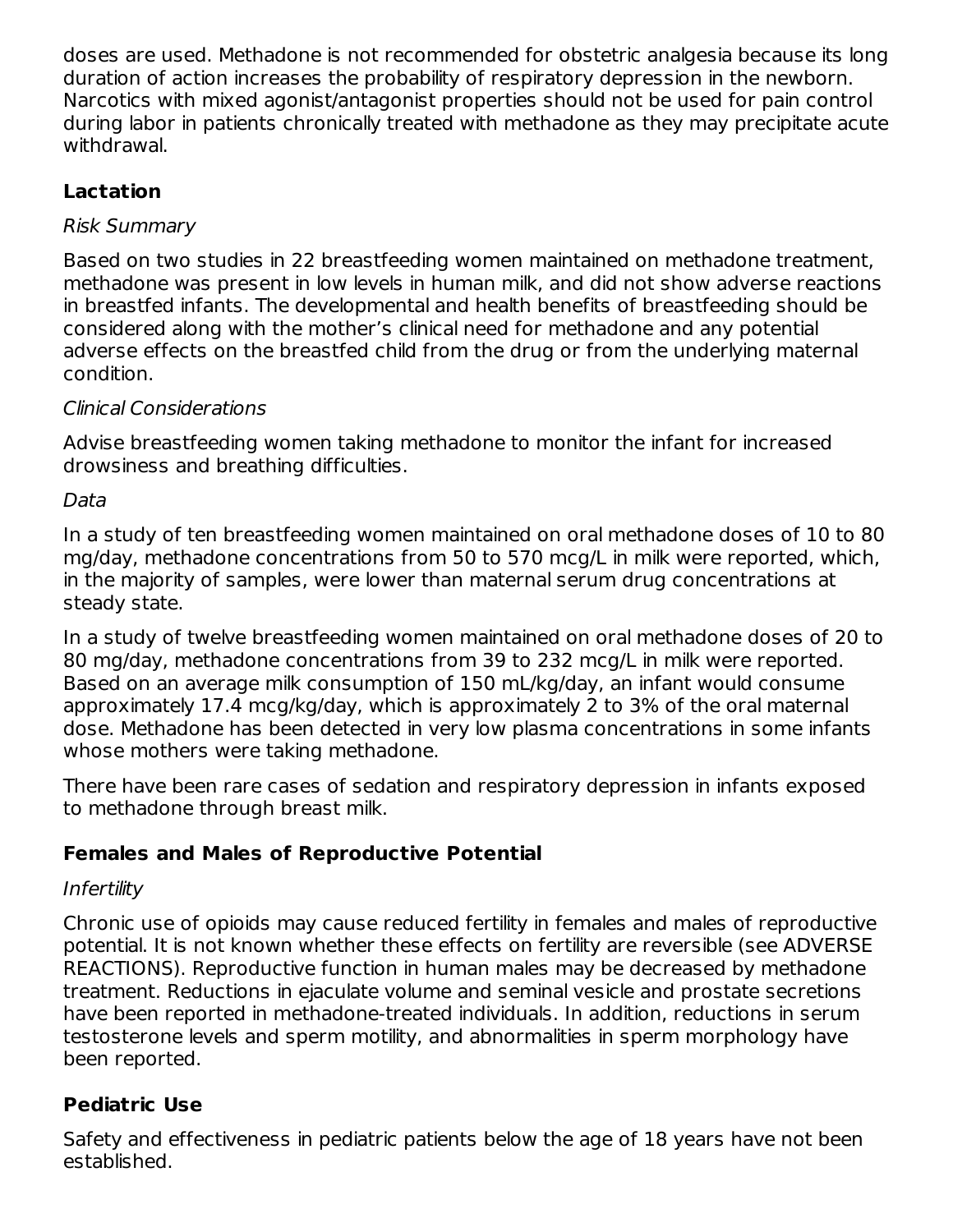#### **Geriatric Use**

Clinical studies of methadone did not include sufficient numbers of subjects aged 65 and over to determine whether they respond differently compared to younger subjects. Other reported clinical experience has not identified differences in responses between elderly and younger patients. In general, dose selection for elderly patients should be cautious, usually starting at the low end of the dosing range, reflecting the greater frequency of decreased hepatic, renal, or cardiac function and of concomitant disease or other drug therapy.

Methadone is known to be substantially excreted by the kidney, and the risk of adverse reactions to this drug may be greater in patients with impaired renal function. Because elderly patients are more likely to have decreased renal function, care should be taken in dose selection, and it may be useful to monitor renal function.

#### **Hepatic Impairment**

The use of methadone has not been extensively evaluated in patients with hepatic insufficiency. Methadone is metabolized in the liver and patients with liver impairment may be at risk of accumulating methadone after multiple dosing. Start these patients on lower doses and titrate slowly while carefully monitoring for signs of respiratory and central nervous system depression.

#### **Renal Impairment**

The use of methadone has not been extensively evaluated in patients with renal insufficiency. Since unmetabolized methadone and its metabolites are excreted in urine to a variable degree, start these patients on lower doses and with longer dosing intervals and titrate slowly while carefully monitoring for signs of respiratory and central nervous system depression.

## **ADVERSE REACTIONS**

The major hazards of methadone are respiratory depression and, to a lesser degree, systemic hypotension. Respiratory arrest, shock, cardiac arrest, and death have occurred.

The most frequently observed adverse reactions include lightheadedness, dizziness, sedation, nausea, vomiting, and sweating. These effects seem to be more prominent in ambulatory patients. In such individuals, lower doses are advisable.

Other adverse reactions include the following: (listed alphabetically under each subsection)

Body as a Whole: Asthenia (weakness), edema, headache

Cardiovascular (see WARNINGS, Cardiac Conduction Effects): Arrhythmias, bigeminal rhythms, bradycardia, cardiomyopathy, ECG abnormalities, extrasystoles, flushing, heart failure, hypotension, palpitations, phlebitis, QT interval prolongation, syncope, Twave inversion, tachycardia, torsade de pointes, ventricular fibrillation, ventricular tachycardia

Digestive: Abdominal pain, anorexia, biliary tract spasm, constipation, dry mouth, glossitis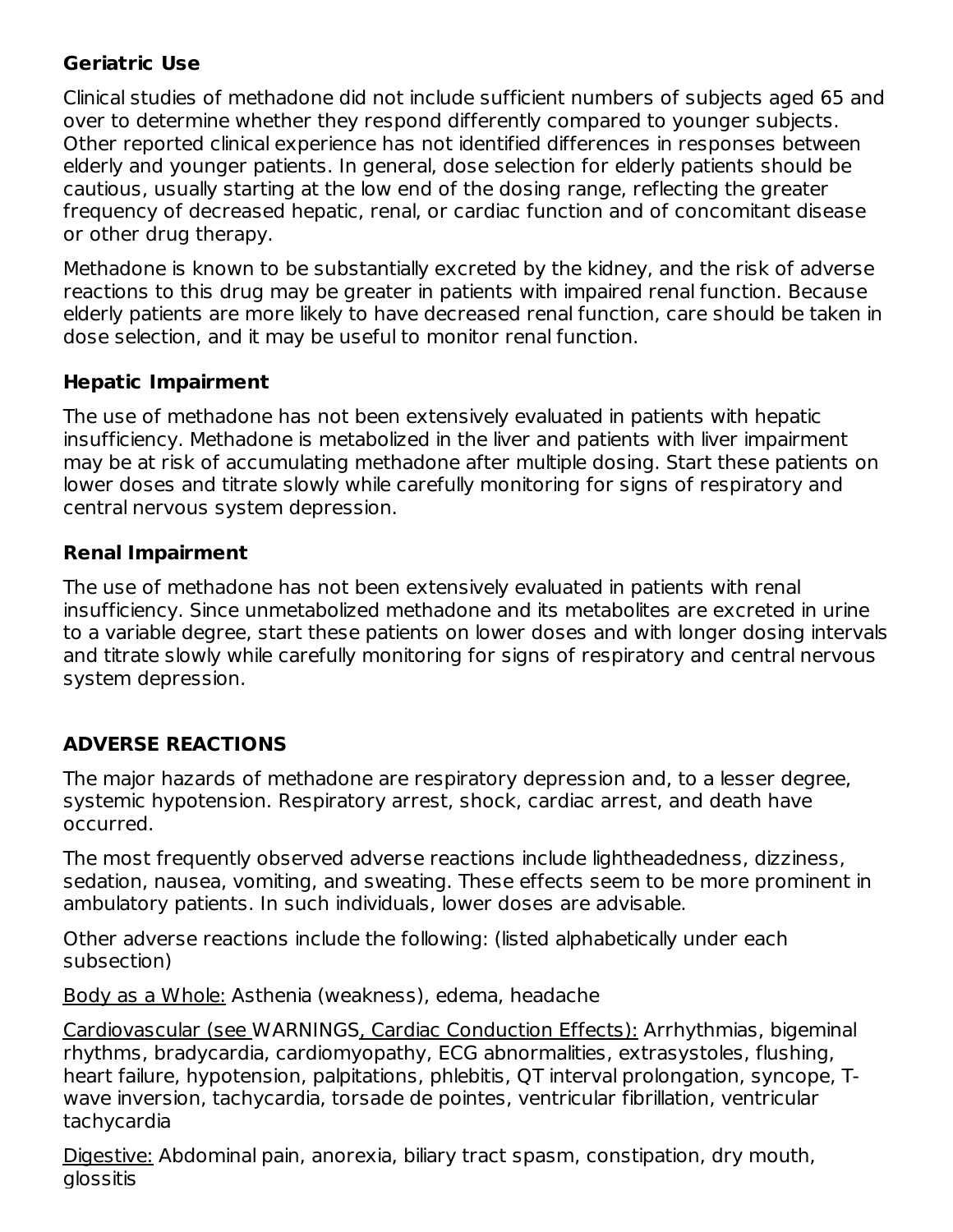glossitis

Hematologic and Lymphatic: Reversible thrombocytopenia has been described in opioid addicts with chronic hepatitis

Metabolic and Nutritional: Hypokalemia, hypomagnesemia, weight gain

Nervous: Agitation, confusion, disorientation, dysphoria, euphoria, insomnia, seizures

Respiratory: Pulmonary edema, respiratory depression (see WARNINGS, Respiratory Depression)

Skin and Appendages: Pruritus, urticaria, other skin rashes, and rarely, hemorrhagic urticarial

Special Senses: Hallucinations, visual disturbances

Urogenital: Amenorrhea, antidiuretic effect, reduced libido and/or potency, urinary retention or hesitancy

Postmarketing Experience

The following adverse reactions have been identified during post-approval use of methadone.

Serotonin Syndrome: Cases of serotonin syndrome, a potentially life-threatening condition, have been reported during concomitant use of opioids with serotonergic drugs (see WARNINGS and PRECAUTIONS, Drug Interactions).

Adrenal Insufficiency: Cases of adrenal insufficiency have been reported with opioid use, more often following greater than one month of use (see WARNINGS).

Anaphylaxis: Anaphylactic reaction has been reported with ingredients contained in methadone (see CONTRAINDICATIONS).

Androgen Deficiency: Cases of androgen deficiency have occurred with chronic use of opioids (see CLINICAL PHARMACOLOGY).

# **DRUG ABUSE AND DEPENDENCE**

Methadone Hydrochloride Oral Concentrate contains methadone, a Schedule II opioid agonist. Schedule II opioid substances, which also include hydromorphone, morphine, oxycodone, and oxymorphone, have the highest potential for abuse and risk of fatal overdose due to respiratory depression. Methadone, like morphine and other opioids used for analgesia, has the potential for being abused and is subject to criminal diversion.

Abuse of methadone poses a risk of overdose and death. This risk is increased with concurrent abuse of methadone with alcohol and other substances. In addition, parenteral drug abuse is commonly associated with transmission of infectious disease such as hepatitis and HIV.

Because methadone may be diverted for non-medical use, careful record keeping of ordering and dispensing information, including quantity and frequency is strongly advised.

Proper assessment of the patient, proper prescribing practices, periodic re-evaluation of therapy, and proper dispensing and storage are appropriate measures that help to limit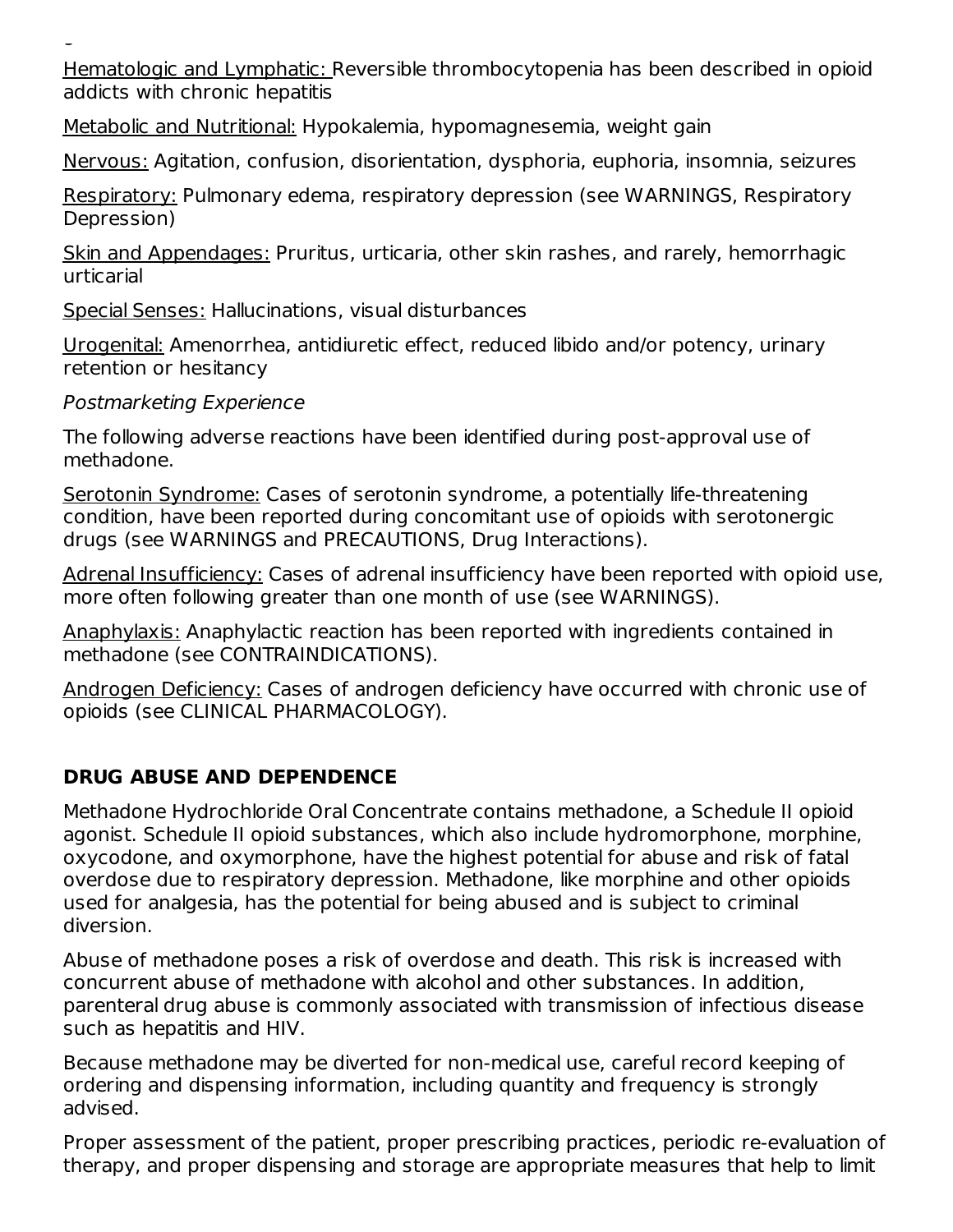abuse of opioid drugs.

Methadone, when used for the treatment of opioid addiction in detoxification or maintenance programs, may be dispensed only by opioid treatment programs certified by the Substance Abuse and Mental Health Services Administration (and agencies, practitioners or institutions by formal agreement with the program sponsor).

Neonatal opioid withdrawal syndrome (NOWS) is an expected and treatable outcome of prolonged use of opioids during pregnancy (see WARNINGS, Neonatal Opioid Withdrawal Syndrome and PRECAUTIONS, Pregnancy).

Physical dependence can develop during chronic opioid therapy.

Both tolerance and physical dependence can develop during chronic opioid therapy. Tolerance is the need for increasing doses of opioids to maintain a defined effect (in the absence of disease progression or other external factors). Tolerance may occur to both the desired and undesired effects of drugs, and may develop at different rates for different effects. Physical dependence results in withdrawal symptoms after abrupt discontinuation or significant dose reduction of a drug. Withdrawal is also precipitated through the administration of drugs with opioid antagonist activity (e.g., naloxone, nalmefene) or mixed agonist/antagonist analgesics (e.g., pentazocine, butorphanol, nalbuphine), or partial agonists (e.g., buprenorphine). Physical dependence may not occur to a clinically significant degree until after several days to weeks of continued opioid usage. Physical dependence is expected during opioid agonist therapy of opioid addiction.

Methadone should not be abruptly discontinued (see DOSAGE AND ADMINISTRATION). If methadone is abruptly discontinued in a physically dependent patient, a withdrawal syndrome may occur. Some or all of the following can characterize this syndrome: restlessness, lacrimation, rhinorrhea, yawning, perspiration, chills, myalgia, and mydriasis. Other symptoms also may develop, including irritability, anxiety, backache, joint pain, weakness, abdominal cramps, insomnia, nausea, anorexia, vomiting, diarrhea, or increased blood pressure, respiratory rate, or heart rate (see DOSAGE AND ADMINISTRATION, Medically Supervised Withdrawal After a Period of Maintenance Treatment).

## **OVERDOSAGE**

## **Clinical Presentation**

Acute overdosage with methadone can be manifested by respiratory depression somnolence progressing to stupor or coma, skeletal-muscle flaccidity, cold and clammy skin, constricted pupils, and, in some cases, pulmonary edema, bradycardia, hypotension, partial or complete airway obstruction, atypical snoring, and death. Marked mydriasis rather than miosis may be seen with hypoxia in overdose situations. In severe overdosage, particularly by the intravenous route, apnea, circulatory collapse, cardiac arrest, and death may occur.

## **Treatment of Overdose**

In the case of overdose, priorities are the reestablishment of a patent and protected airway and institution of assisted or controlled ventilation, if needed. Employ other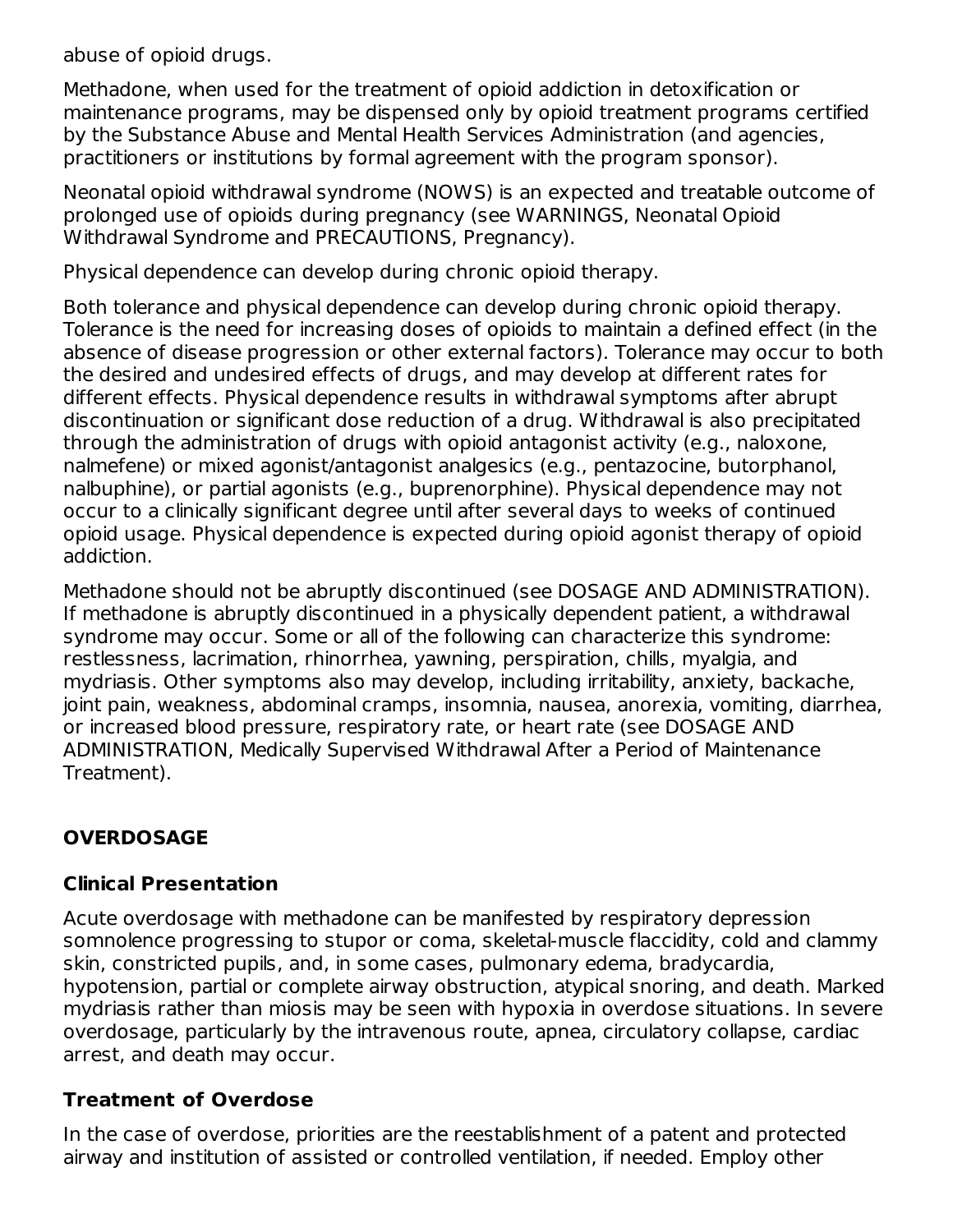supportive measures (including oxygen and vasopressors) in the management of circulatory shock and pulmonary edema as indicated. Cardiac arrest or arrhythmias will require advanced life-support techniques.

The opioid antagonists, naloxone or nalmefene, are specific antidotes to respiratory depression resulting from opioid overdose. For clinically significant respiratory or circulatory depression secondary to methadone overdose, administer an opioid antagonist. Opioid antagonists should not be administered in the absence of clinically significant respiratory or circulatory depression secondary to methadone overdose.

The physician must remember that methadone is a long-acting depressant (36 to 48 hours), whereas opioid antagonists act for much shorter periods (one to three hours). Because the duration of opioid reversal is expected to be less than the duration of action of methadone, carefully monitor the patient until spontaneous respiration is reliably established. If the response to an opioid antagonist is suboptimal or only brief in nature, administer additional antagonist as directed by the product's prescribing information.

In an individual physically dependent on opioids, the administration of the usual dose of an opioid antagonist will precipitate an acute withdrawal syndrome. The severity of the withdrawal symptoms experienced will depend on the degree of physical dependence and the dose of the antagonist administered. If a decision is made treat serious respiratory depression in the physically dependent patient, administration of the antagonist should be initiated with care and by titration with smaller than usual doses of the antagonist.

## **DOSAGE AND ADMINISTRATION**

Conditions for Distribution and Use of Methadone Products for the Treatment of Opioid Addiction

Code of Federal Regulations, Title 42, Sec 8.

Methadone products when used for the treatment of opioid addiction in detoxification or maintenance programs, shall be dispensed only by opioid treatment programs (and agencies, practitioners or institutions by formal agreement with the program sponsor) certified by the Substance Abuse and Mental Health Services Administration and approved by the designated state authority. Certified treatment programs shall dispense and use methadone in oral form only and according to the treatment requirements stipulated in the Federal Opioid Treatment Standards (42 CFR 8.12). See below for important regulatory exceptions to the general requirement for certification to provide opioid agonist treatment.

Failure to abide by the requirements in these regulations may result in criminal prosecution, seizure of the drug supply, revocation of the program approval, and injunction precluding operation of the program.

Regulatory Exceptions To The General Requirement For Certification To Provide Opioid Agonist Treatment

During inpatient care, when the patient was admitted for any condition other than concurrent opioid addiction (pursuant to 21 CFR 1306.07(c)), to facilitate the treatment of the primary admitting diagnosis.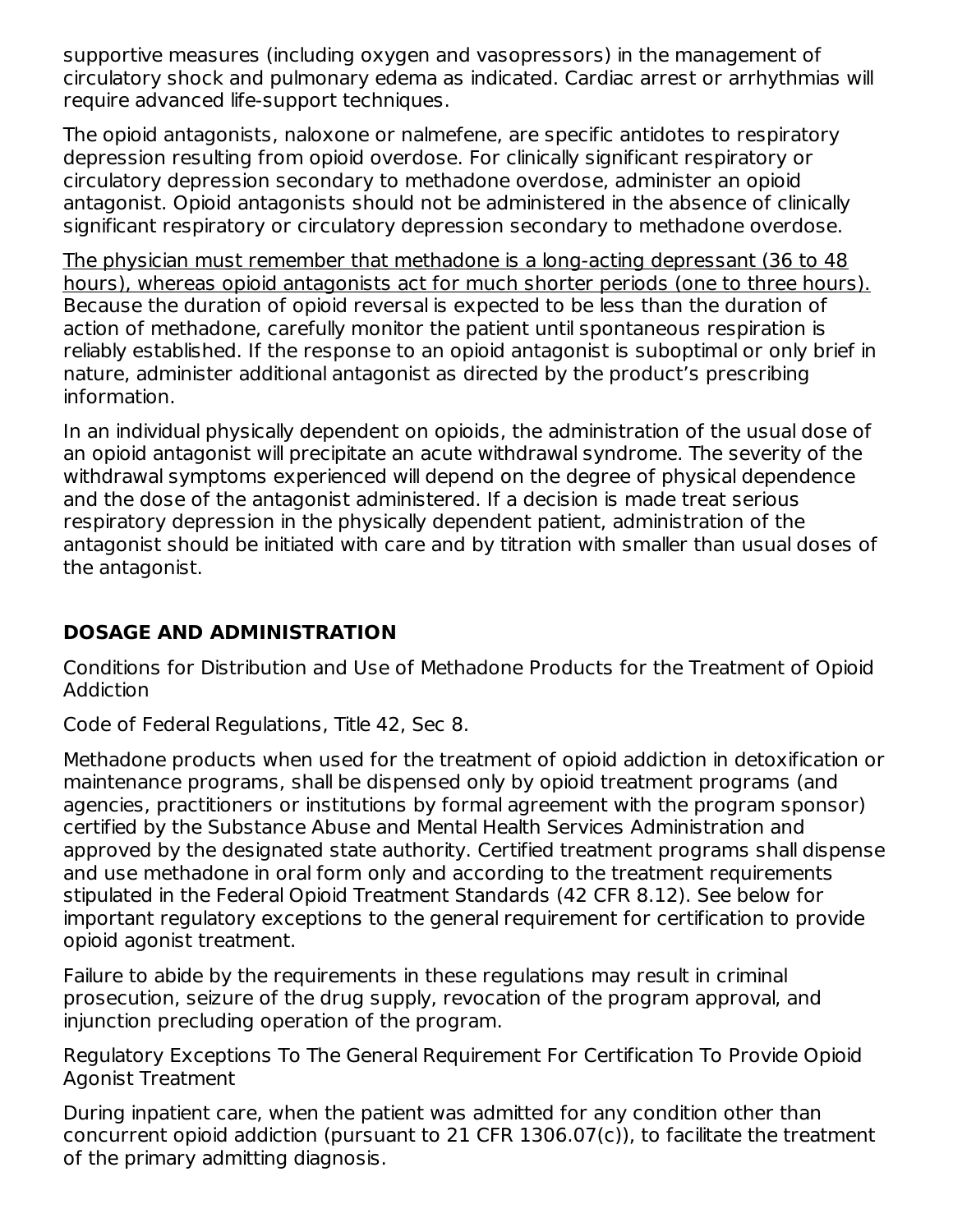During an emergency period of no longer than 3 days while definitive care for the addiction is being sought in an appropriately licensed facility (pursuant to 21 CFR 1306.07(b)).

#### **Important General Information**

Consider the following important factors that differentiate methadone from other opioids:

- The peak respiratory depressant effect of methadone occurs later and persists longer than its peak pharmacologic effect.
- A high degree of opioid tolerance does not eliminate the possibility of methadone overdose, iatrogenic or otherwise. Deaths have been reported during conversion to methadone from chronic, high-dose treatment with other opioid agonists and during initiation of methadone treatment of addiction in subjects previously abusing high doses of other opioid agonists.
- There is high interpatient variability in absorption, metabolism, and relative analgesic potency. Population-based conversion ratios between methadone and other opioids are not accurate when applied to individuals.
- With repeated dosing, methadone is retained in the liver and then slowly released, prolonging the duration of potential toxicity.
- Steady-state plasma concentrations are not attained until 3 to 5 days after initiation of dosing.
- Methadone has a narrow therapeutic index, especially when combined with other drugs.

#### **Induction/Initial Dosing for Detoxification and Maintenance Treatment of Opioid Addiction**

For detoxification and maintenance of opiate dependence, methadone should be administered in accordance with the treatment standards cited in 42 CFR Section 8.12, including limitations on unsupervised administration.

The initial methadone dose should be administered, under supervision, when there are no signs of sedation or intoxication, and the patient shows symptoms of withdrawal. Initially, a single dose of 20 to 30 mg of methadone will often be sufficient to suppress withdrawal symptoms. The initial dose should not exceed 30 mg.

If same-day dosing adjustments are to be made, the patient should be asked to wait 2 to 4 hours for further evaluation, when peak levels have been reached. An additional 5 to 10 mg of methadone may be provided if withdrawal symptoms have not been suppressed or if symptoms reappear.

The total daily dose of methadone on the first day of treatment should not ordinarily exceed 40 mg. Dose adjustments should be made over the first week of treatment based on control of withdrawal symptoms at the time of expected peak activity (e.g., 2 to 4 hours after dosing). Dose adjustment should be cautious; deaths have occurred in early treatment due to the cumulative effects of the first several days' dosing. Patients should be reminded that the dose will "hold" for a longer period of time as tissue stores of methadone accumulate.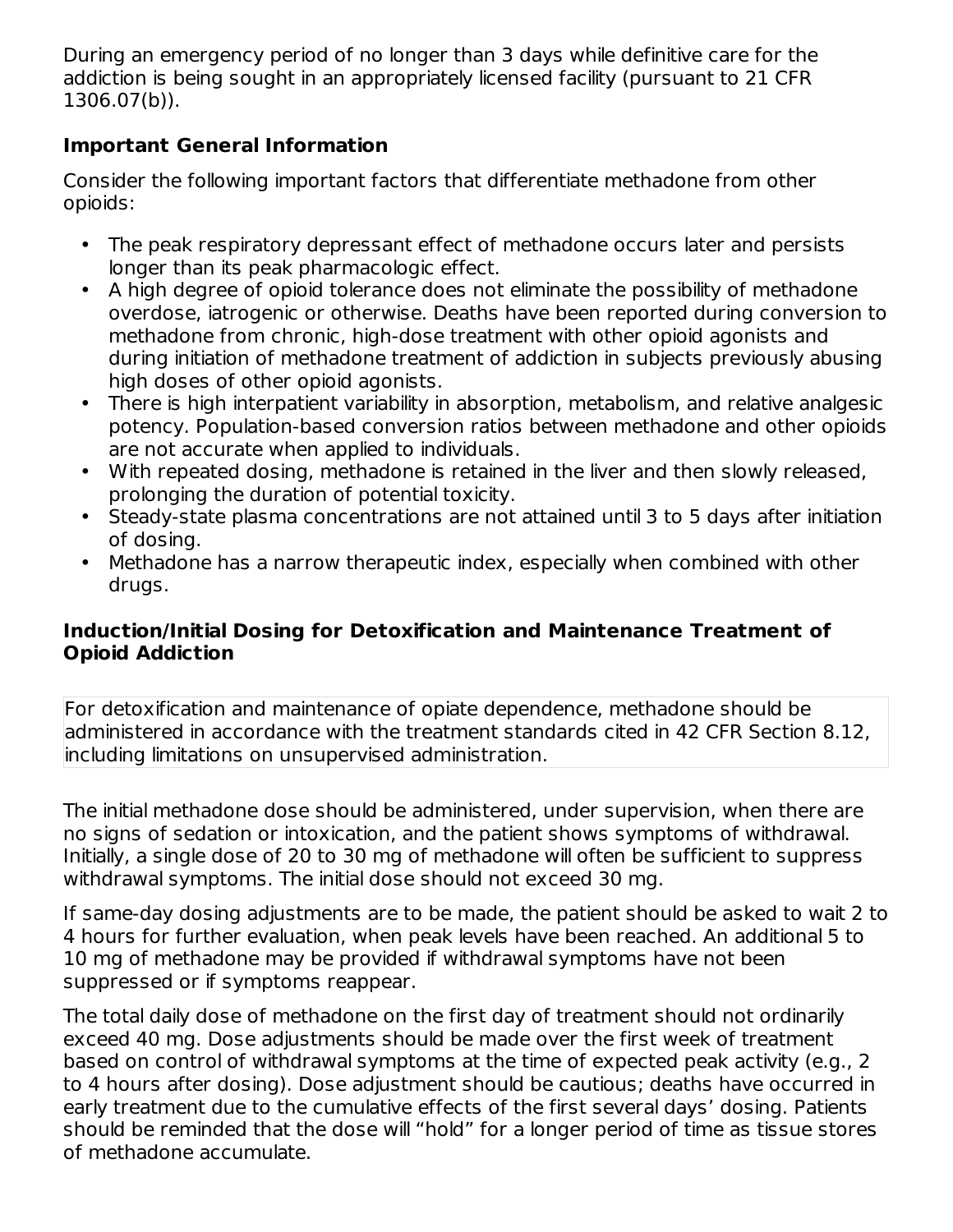Initial doses should be lower for patients whose tolerance is expected to be low at treatment entry. Loss of tolerance should be considered in any patient who has not taken opioids for more than 5 days. Initial doses should not be determined by previous treatment episodes or dollars spent per day on illicit drug use.

During the induction phase of methadone maintenance treatment, patients may show typical withdrawal symptoms, which should be differentiated from methadone-induced side effects. They may exhibit some or all of the following signs and symptoms associated with acute withdrawal from heroin or other opiates: lacrimation, rhinorrhea, sneezing, yawning, excessive perspiration, goose-flesh, fever, chilliness alternating with flushing, restlessness, irritability, weakness, anxiety, depression, dilated pupils, tremors, tachycardia, abdominal cramps, body aches, involuntary twitching and kicking movements, anorexia, nausea, vomiting, diarrhea, intestinal spasms, and weight loss.

#### Short-Term Detoxification

For patients preferring a brief course of stabilization followed by a period of medically supervised withdrawal, it is generally recommended that the patient be titrated to a total daily dose of about 40 mg in divided doses to achieve an adequate stabilizing level. Stabilization can be continued for 2 to 3 days, after which the dose of methadone should be gradually decreased. The rate at which methadone is decreased should be determined separately for each patient. The dose of methadone can be decreased on a daily basis or at 2-day intervals, but the amount of intake should remain sufficient to keep withdrawal symptoms at a tolerable level. In hospitalized patients, a daily reduction of 20% of the total daily dose may be tolerated. In ambulatory patients, a somewhat slower schedule may be needed.

## **Titration and Maintenance Treatment of Opioid Dependence**

Patients in maintenance treatment should be titrated to a dose at which opioid symptoms are prevented for 24 hours, drug hunger or craving is reduced, the euphoric effects of self-administered opioids are blocked or attenuated, and the patient is tolerant to the sedative effects of methadone. Most commonly, clinical stability is achieved at doses between 80 to 120 mg/day. During prolonged administration of methadone, monitor patients for persistent constipation and manage accordingly.

## **Medically Supervised Withdrawal After a Period of Maintenance Treatment**

There is considerable variability in the appropriate rate of methadone taper in patients choosing medically supervised withdrawal from methadone treatment. It is generally suggested that dose reductions should be less than 10% of the established tolerance or maintenance dose, and that 10 to 14-day intervals should elapse between dose reductions. Apprise patients of the high risk of relapse to illicit drug use associated with discontinuation of methadone maintenance treatment.

#### **Risk of Relapse in Patients on Methadone Maintenance Treatment of Opioid Addiction**

Abrupt opioid discontinuation can lead to development of opioid withdrawal symptoms (see DRUG ABUSE AND DEPENDENCE). Opioid withdrawal symptoms have been associated with an increased risk of relapse to illicit drug use in susceptible patients.

# **Considerations for Management of Acute Pain During Methadone**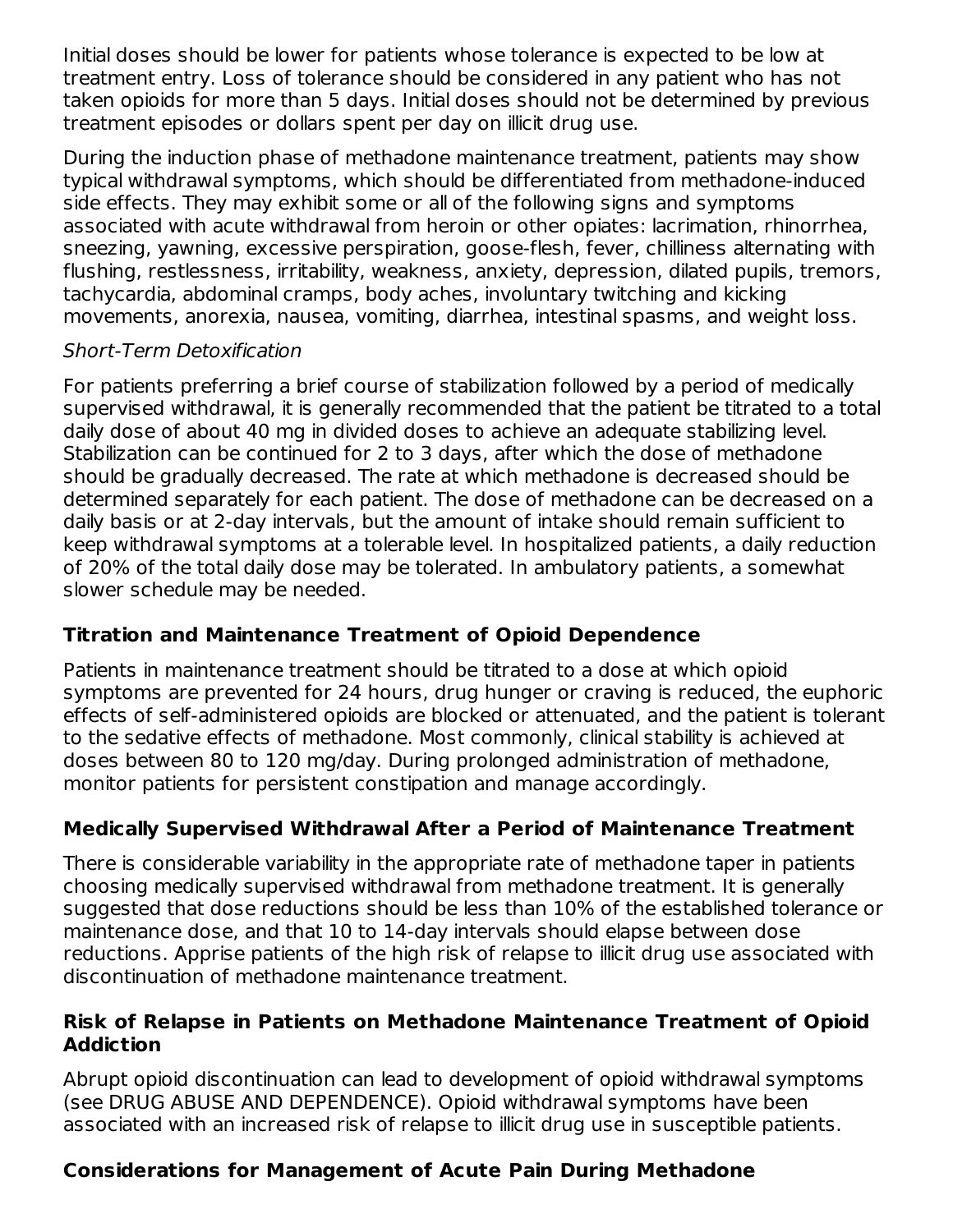#### **Maintenance Treatment**

Patients in methadone maintenance treatment for opioid dependence who experience physical trauma, postoperative pain or other acute pain cannot be expected to derive analgesia from their existing dose of methadone. Such patients should be administered analgesics, including opioids, in doses that would otherwise be indicated for nonmethadone-treated patients with similar painful conditions. When opioids are required for management of acute pain in methadone maintenance patients, somewhat higher and/or more frequent doses will often be required than would be the case for nontolerant patients due to the opioid tolerance induced by methadone.

#### **Dosage Adjustment During Pregnancy**

Methadone clearance may be increased during pregnancy. During pregnancy, a woman's methadone dose may need to be increased or the dosing interval decreased. Methadone should be used in pregnancy only if the potential benefit justifies the potential risk to the fetus (see CLINICAL PHARMACOLOGY, Pharmacokinetics, Specific Populations, and PRECAUTIONS, Pregnancy).

#### **HOW SUPPLIED**

#### **Methadone Hydrochloride Oral Concentrate USP, (Dye-Free, Sugar-Free, Unflavored)**

#### **10 mg per mL is supplied as a clear, red, cherry-flavored solution.**

NDC 0054-0392-68: Bottles of 1,000 mL

Store at 20° to 25°C (68° to 77°F). [See USP Controlled Room Temperature.]

Dispense in a tight container, as defined in the USP/NF. Protect from light.

Distr. by:

## **ATLANTIC BIOLOGICALS CORP.**

**20101 N.E 16TH PLACE**

**MIAMI, FL 33179**

## **PACKAGE/LABEL PRINCIPAL DISPLAY PANEL**

Methadone Hydrochloride Oral Concentrate USP, (Cherry), 10 mg per mL

NDC 17856-0392-01 NDC 17856-0392-02 Rx Only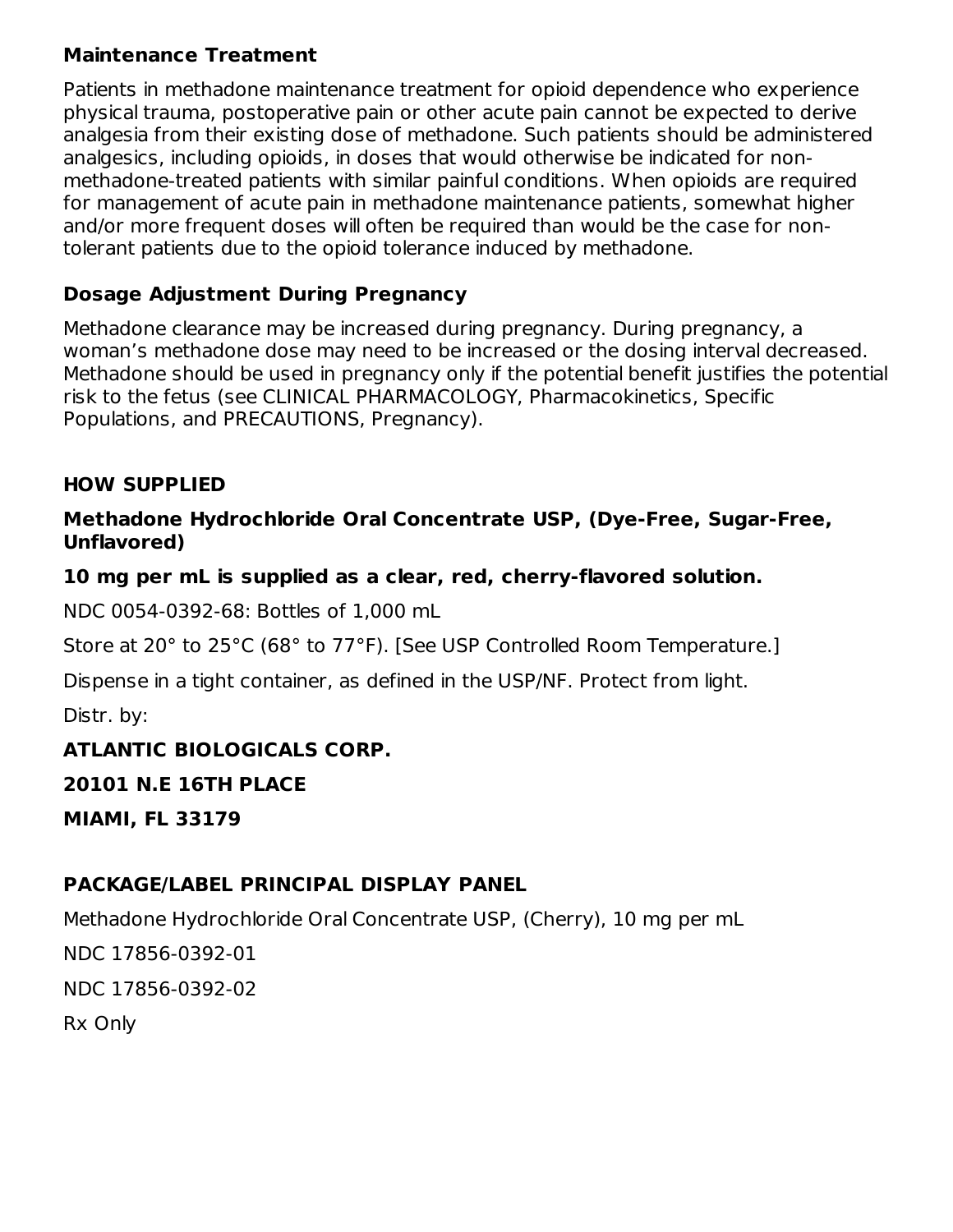#### 17856-0392-01

Rev.01/19

## METHADONE HCL ORAL CONCENTRATE USP (CHERRY) 0.5 MG/0.5 ML

See package insert for indications and dosage schedule

Store at 20° to 25°C (68° to 77°F); with excursions permitted between 15° to 30°C (59° to 86°F).[See USP Controlled Room Temperature.]

\*\*\*\* Keep this and all Medication out of the reach of children

#### 17856-0392-01 **METHADONE HCL**

Dosage: 0.5 ML Syringe

Qty: 60 Syringes



GTIN: 1785603921 S/N: 00000000000001 Exp: 11/14/19

CII

17856039201

Packaged by: Unit Dose Solutions Morrisville, NC 27560

Distributed by: AtlanticBiologicals Corp, Miami FI 33179

Call to Reorder: 800.509.7592

# T

#### **METHADONE HYDROCHLORIDE**

#### **Oral Concentrate USP**

#### 5 mg per 0.5mL ORAL SYRINGE

DELIVERS 0.5 mL

EXP: XX/XX/XXXX UDS-RAL LOT #: XXXXXX DIST. BY: WEST-WARD **MFG LOT: XXXXXXX** 

**Distributed by Atlantic Biologicals** 

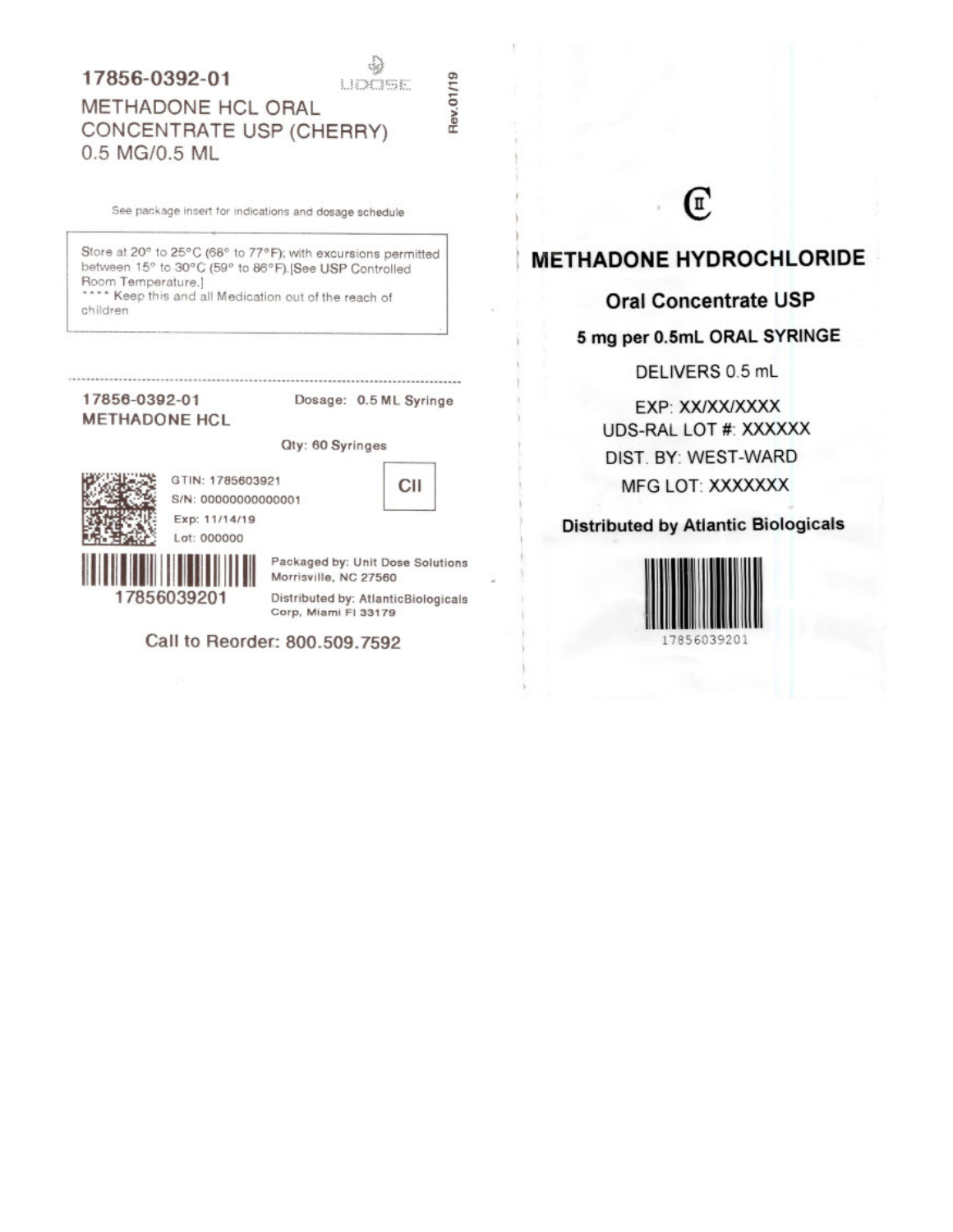#### 17856-0392-02

**HYDROCHLORIDE ORAL** 

CONCENTRATE (CHERRY) 10

GTIN: 1785603922

Exp: 11/14/19 Lot: 000000

S/N: 00000000000002

**METHADONE** 

MG/1 ML

43 **UDCEE** 

# Rev.01/19

# Œ

# **METHADONE HYDROCHLORIDE**

#### Oral Concentrate USP

#### 10 mg per mL ORAL SYRINGE

DELIVERS 1 mL

EXP: XX/XX/XXXX UDS-RAL LOT #: XXXXXX DIST. BY: WEST-WARD MFG LOT: XXXXXXX

**Distributed by Atlantic Biologicals** 



#### See package insert for indications and dosage schedule

Store at 20° to 25°C (68° to 77°F); with excursions permitted between 15° to 30°C (59° to 86°F). [See USP Controlled Room Temperature.] \*\*\*\* Keep this and all Medication out of the reach of children

#### 17856-0392-02 **METHADONE HCL**

17856039202

Dosage: 1 ML

Qty: 60 Syringes



Packaged by: Unit Dose Solutions Morrisville, NC 27560

Distributed by: AtlanticBiologicals Corp, Miami FI 33179

#### Call to Reorder: 800.509.7592

| <b>METHADONE HYDROCHLORIDE</b><br>methadone hydrochloride concentrate              |                                                    |                           |                                          |                                   |                         |  |
|------------------------------------------------------------------------------------|----------------------------------------------------|---------------------------|------------------------------------------|-----------------------------------|-------------------------|--|
|                                                                                    |                                                    |                           |                                          |                                   |                         |  |
| <b>Product Information</b>                                                         |                                                    |                           |                                          |                                   |                         |  |
| <b>Product Type</b>                                                                | <b>HUMAN</b><br><b>PRESCRIPTION</b><br><b>DRUG</b> | <b>Item Code (Source)</b> |                                          | NDC:17856-<br>0392(NDC:0054-0392) |                         |  |
| <b>Route of Administration</b>                                                     | ORAI                                               | <b>DEA Schedule</b>       |                                          | CII                               |                         |  |
|                                                                                    |                                                    |                           |                                          |                                   |                         |  |
| <b>Active Ingredient/Active Moiety</b>                                             |                                                    |                           |                                          |                                   |                         |  |
| <b>Ingredient Name</b><br><b>Basis of Strength</b>                                 |                                                    |                           |                                          |                                   | <b>Strength</b>         |  |
| <b>METHADONE HYDROCHLORIDE (UNII: 229809935B) (METHADONE -</b><br>UNII:UC6VBE7V1Z) |                                                    |                           | <b>MFTHADONF</b><br><b>HYDROCHLORIDE</b> |                                   | $10 \, mg$<br>in $1 mL$ |  |
|                                                                                    |                                                    |                           |                                          |                                   |                         |  |
| <b>Inactive Ingredients</b>                                                        |                                                    |                           |                                          |                                   |                         |  |
|                                                                                    | <b>Ingredient Name</b>                             |                           |                                          |                                   | <b>Strength</b>         |  |